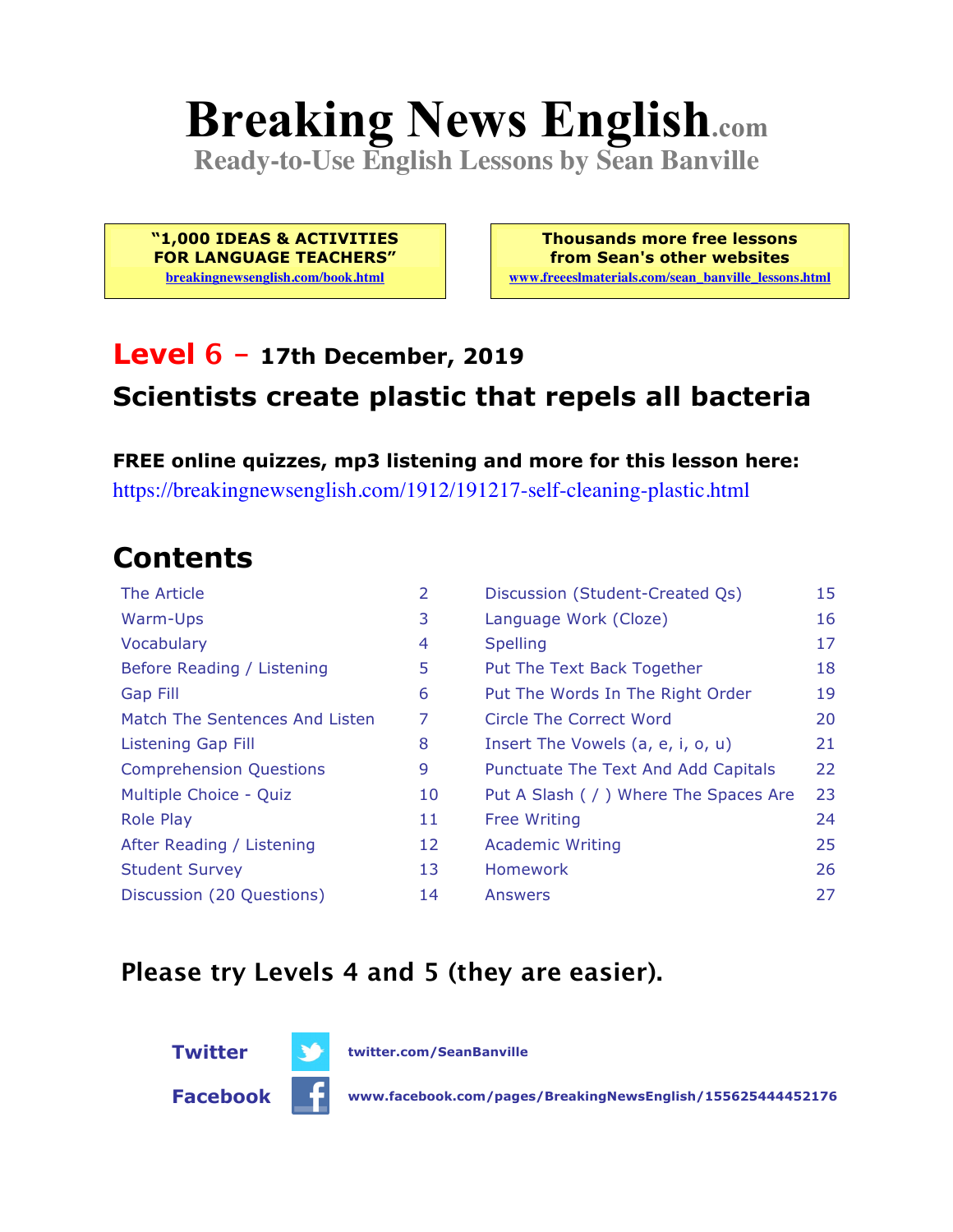### **THE ARTICLE**

From https://breakingnewsenglish.com/1912/191217-self-cleaning-plastic.html

A revolutionary new plastic could help to prevent bacteria and superbugs causing disease and illness. Scientists have developed a new kind of transparent, plastic wonder-wrap. They say it will drastically cut incidences of microbe transfer in hospitals, restaurants, kitchens, bathrooms and other places where bugs lie in wait. The plastic was created by researchers from McMaster University in Canada. They say their material can repel all forms of bacteria, including superbugs like MRSA. The material is like a conventional transparent wrap used to cover food. It can be shrink-wrapped to protect places that attract bacteria, like worktops, door handles, taps, hospital equipment and food containers.

The researchers said the inspiration for their new material came from the lotus plant. They attempted to replicate the method in which the leaves of this plant repelled water. Drops of water either sit on the surface of the leaves or bounce off. Researcher Leyla Soleymani wanted to apply that process to the new plastic. She said: "We're structurally tuning that plastic. This material gives us something that can be applied to all kinds of things." Another researcher, Tohid Didar, said: "We can see this technology being used in all kinds of institutional and domestic settings. As the world confronts the crisis of anti-microbial resistance, we hope it will become an important part of the anti-bacterial toolbox."

Sources: https://www.**independent.co.uk**/news/science/self-cleaning-plastic-bacteria-repellent-mrsa-nhsa9245811.html https://news.**sky.com**/story/self-cleaning-surface-that-repels-superbugs-could-be-used-inkitchens-and-hospitals-11885900 https://edition.**cnn.com**/2019/12/13/health/superbug-repelling-surface-intl-scli-scn/index.html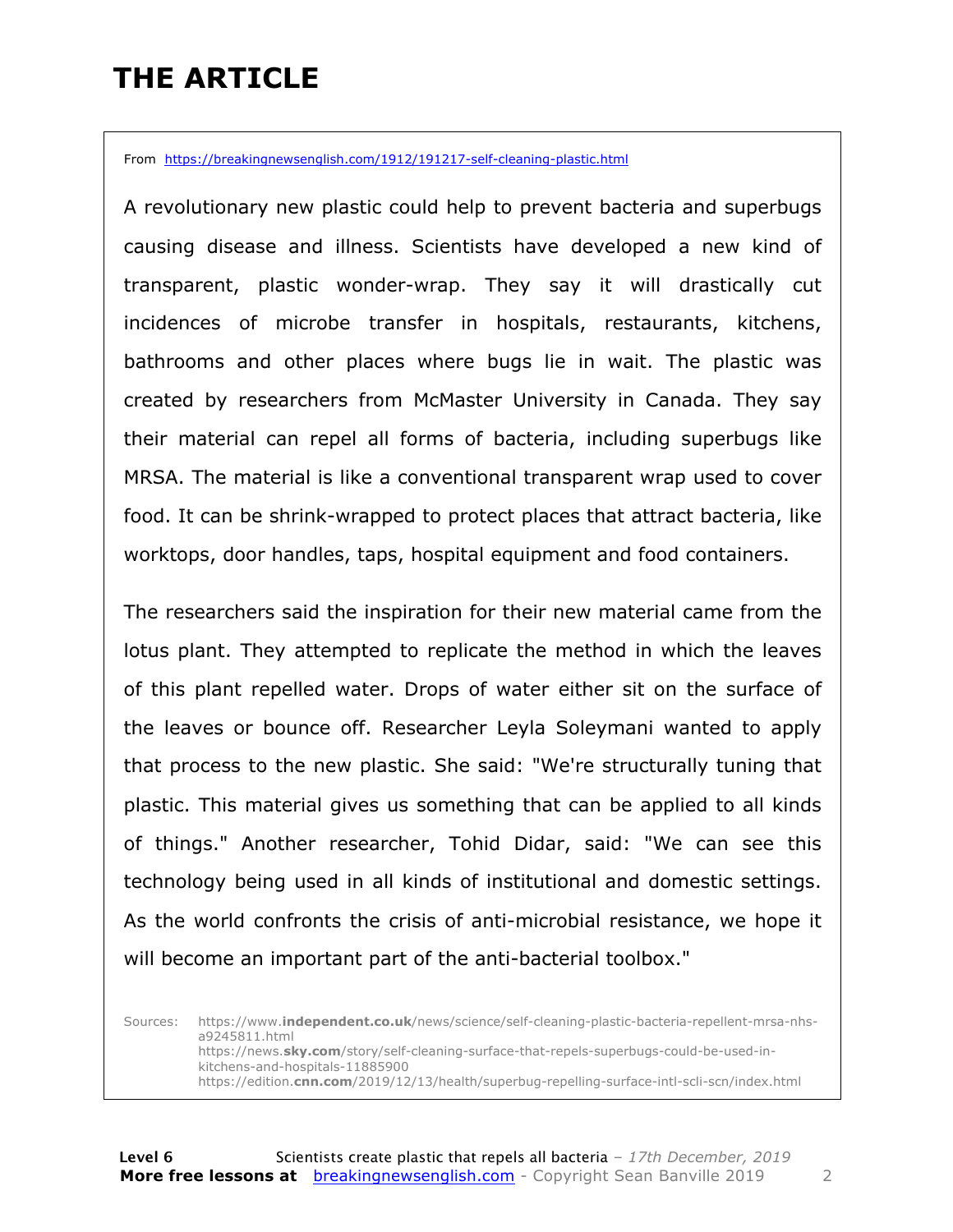#### **WARM-UPS**

**1. PLASTIC:** Students walk around the class and talk to other students about plastic. Change partners often and share your findings.

**2. CHAT:** In pairs / groups, talk about these topics or words from the article. What will the article say about them? What can you say about these words and your life?

revolutionary / plastic / bacteria / superbugs / illness / restaurant / wrap / hospital / inspiration / lotus plant / water / bounce / technology / domestic / crisis / toolbox

Have a chat about the topics you liked. Change topics and partners frequently.

**3. SUPERBUGS:** Students A **strongly** believe scientists will protect us against all superbugs; Students B **strongly** believe this is impossible. Change partners again and talk about your conversations.

4. MATERIALS: How useful are these materials? What would life be like without them? Complete this table with your partner(s). Change partners often and share what you wrote.

|          | <b>How Useful?</b> | <b>What Would Life Be Like Without Them?</b> |
|----------|--------------------|----------------------------------------------|
| Plastic  |                    |                                              |
| Glass    |                    |                                              |
| Rubber   |                    |                                              |
| Cotton   |                    |                                              |
| Wood     |                    |                                              |
| Concrete |                    |                                              |

**5. BACTERIA:** Spend one minute writing down all of the different words you associate with the word "bacteria". Share your words with your partner(s) and talk about them. Together, put the words into different categories.

**6. DIRTY:** Rank these with your partner. Put the dirtiest things at the top. Change partners often and share your rankings.

• door handles

• taps

• toilet seat

- computer keyboard
- chopping board
- fridge door
- shopping cart
- coins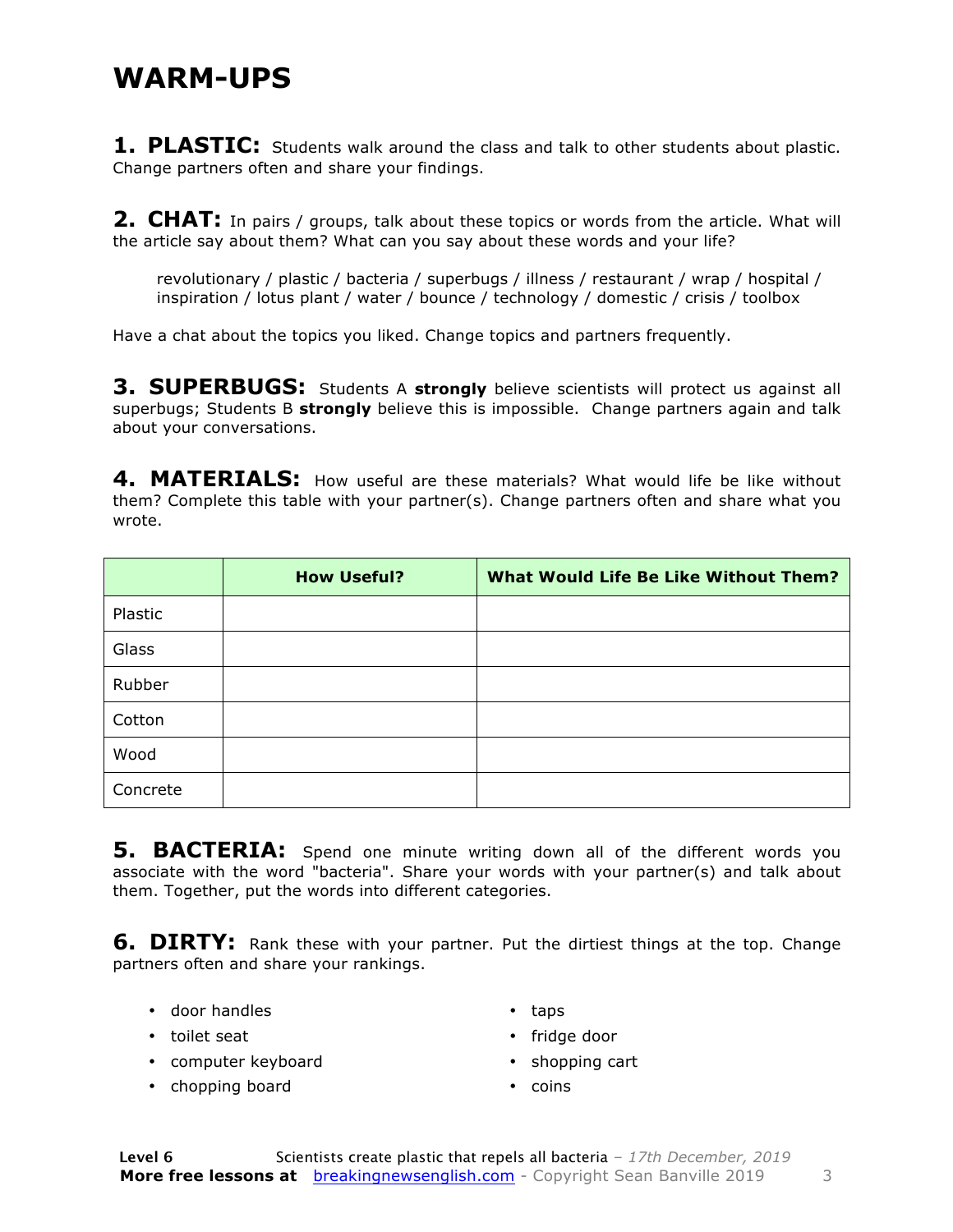### **VOCABULARY MATCHING**

#### **Paragraph 1**

| 1.  | revolutionary | а. | Drive or force away an attack or attacker.                                                                        |
|-----|---------------|----|-------------------------------------------------------------------------------------------------------------------|
| 2.  | transparent   | b. | Become or make smaller in size or amount.                                                                         |
| 3.  | drastically   | c. | Involving or causing a complete or dramatic<br>change.                                                            |
| 4.  | incidence     | d. | Of a material or article that allows light to<br>pass through so that objects behind can be<br>seen; see-through. |
| 5.  | repel         | e. | The happening, rate, or frequency of a<br>disease, crime, or<br>something<br>else<br>undesirable.                 |
| 6.  | conventional  | f. | Based on or in accordance with what is<br>generally done or believed.                                             |
| 7.  | shrink        | g. | In a way that is likely to have a strong or<br>far-reaching effect.                                               |
|     |               |    |                                                                                                                   |
|     | Paragraph 2   |    |                                                                                                                   |
| 8.  | inspiration   | h. | About governments, organizations, schools,<br>etc.                                                                |
| 9.  | replicate     | i. | Brought or put into operation or practical<br>use.                                                                |
| 10. | surface       | j. | Move quickly up, back, or away from a<br>surface after hitting it.                                                |
| 11. | bounce        | k. | The process of being mentally stimulated to<br>do or feel something.                                              |
| 12. | applied       | I. | The ability not to be affected by something,<br>especially badly.                                                 |
| 13. | institutional | m. | Make an exact copy of; reproduce.                                                                                 |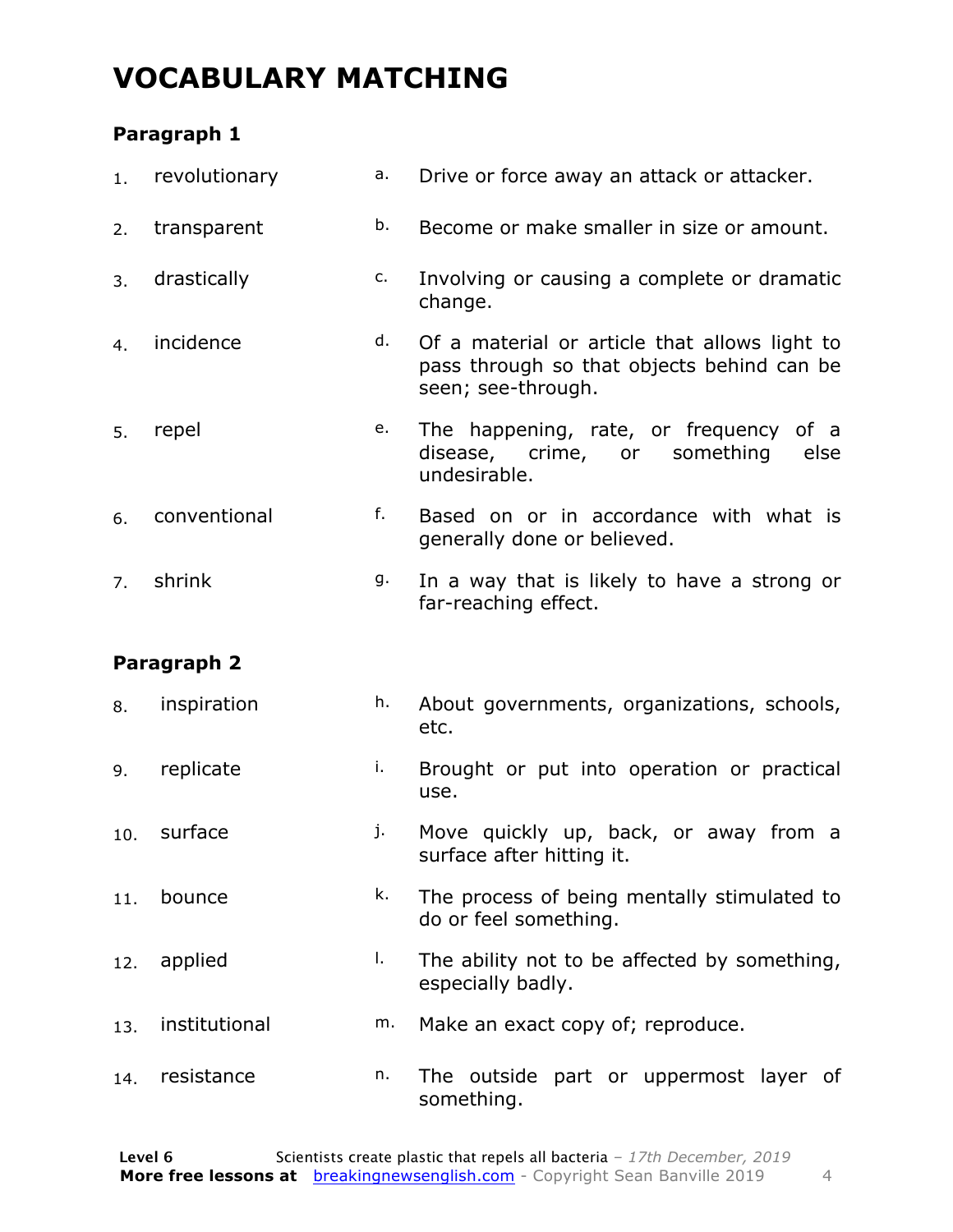### **BEFORE READING / LISTENING**

From https://breakingnewsenglish.com/1912/191217-self-cleaning-plastic.html

#### **1. TRUE / FALSE:** Read the headline. Guess if a-h below are true (T) or false (F).

- a. A new plastic called 'Revolution' could prevent the spread of bacteria. **T / F**
- b. The new plastic is a see-through wrap. **T / F**
- c. Scientists say the new plastic will considerably cut microbe transfer. **T / F**
- d. The plastic is shrink-wrapped to cover things. **T / F**
- e. The inspiration for the plastic came from the lotus plant. **T / F**
- f. A researcher said the plastic can be applied to all kinds of things. **T / F**
- g. Researchers say the plastic will only be used in hospitals. **T / F**
- h. The article says we should cover toolboxes with the new plastic. **T / F**

#### **2. SYNONYM MATCH:**

Match the following synonyms. The words in **bold** are from the news article.

- **1. revolutionary**
- **2. transparent**
- **3. incidences**
- **4. repel**
- **5. equipment**
- **6. inspiration**
- **7. replicate**
- **8. process**
- **9. domestic**
- **10. important**
- a. motivation
- b. fight off
- c. key
- d. cutting-edge
- e. copy
- f. apparatus
- g. household
- h. see-through
- i. procedure
- j. occurrences

#### **3. PHRASE MATCH:** (Sometimes more than one choice is possible.)

- 1. a new kind of transparent, plastic
- 2. other places where bugs
- 3. a conventional transparent wrap
- 4. It can be shrink-
- 5. hospital
- 6. inspiration for their new material came
- 7. They attempted to replicate
- 8. Drops
- 9. As the world confronts
- 10. an important part of the anti-
- a. the method
- b. bacterial toolbox
- c. equipment
- d. the crisis
- e. wonder-wrap
- f. used to cover food
- g. of water
- h. from the lotus plant
- i. wrapped
- j. lie in wait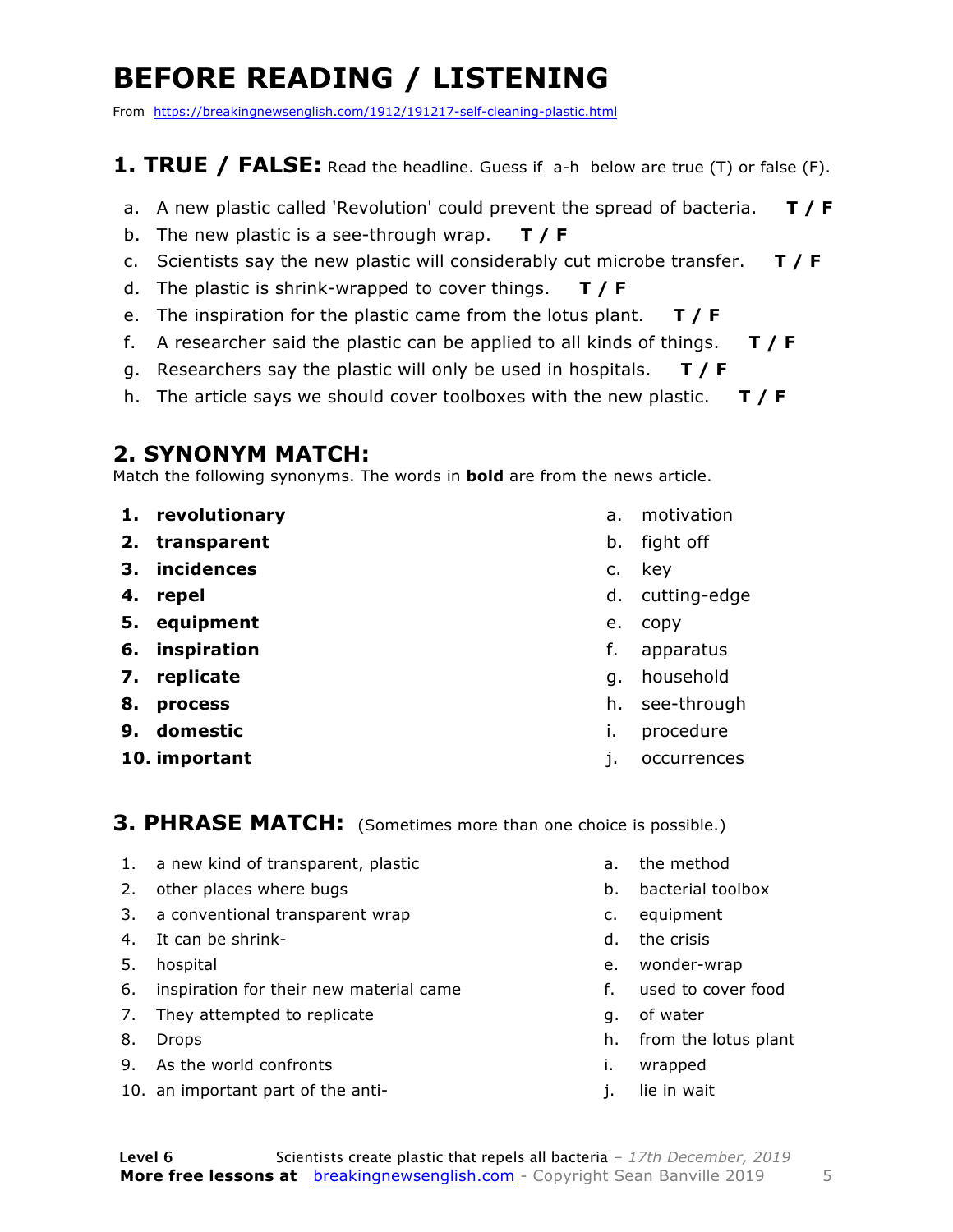### **GAP FILL**

From https://breakingnewsenglish.com/1912/191217-self-cleaning-plastic.html

A revolutionary new plastic could help to (1) bacteria and superbugs causing disease and illness. Scientists have developed a new kind of (2) The setting plastic wonderwrap. They say it will drastically cut (3) \_\_\_\_\_\_\_\_\_\_\_\_\_\_ of microbe transfer in hospitals, restaurants, kitchens, bathrooms and other places where bugs (4) \_\_\_\_\_\_\_\_\_\_\_\_ in wait. The plastic was created by researchers from McMaster University in Canada. They say their material can (5) \_\_\_\_\_\_\_\_\_\_\_\_\_\_\_ all forms of bacteria, including superbugs like MRSA. The material is like a conventional transparent (6) \_\_\_\_\_\_\_\_\_\_\_\_ used to cover food. It can be (7) \_\_\_\_\_\_\_\_\_\_\_\_ -wrapped to protect places that attract bacteria, like worktops, door handles, (8) \_\_\_\_\_\_\_\_\_\_\_\_, hospital equipment and food containers. *transparent shrink lie taps prevent wrap incidences repel*

The researchers said the (9) [10] [10] for their new material came from the lotus plant. They attempted to (10) the method in which the leaves of this plant repelled water. Drops of water either sit on the (11) \_\_\_\_\_\_\_\_\_\_\_\_\_\_\_ of the leaves or bounce off. Researcher Leyla Soleymani wanted to apply that (12) \_\_\_\_\_\_\_\_\_\_\_\_ to the new plastic. She said: "We're structurally tuning that plastic. This material gives us something that can be (13) \_\_\_\_\_\_\_\_\_\_\_\_ to all kinds of things." Another researcher, Tohid Didar, said: "We can see this technology being used in all kinds of (14) \_\_\_\_\_\_\_\_\_\_\_\_ and domestic settings. As the world confronts the (15) \_\_\_\_\_\_\_\_\_\_\_\_ of anti-microbial resistance, we hope it will become an important part of the antibacterial (16) \_\_\_\_\_\_\_\_\_\_\_\_\_\_\_." *surface toolbox replicate applied inspiration crisis process institutional*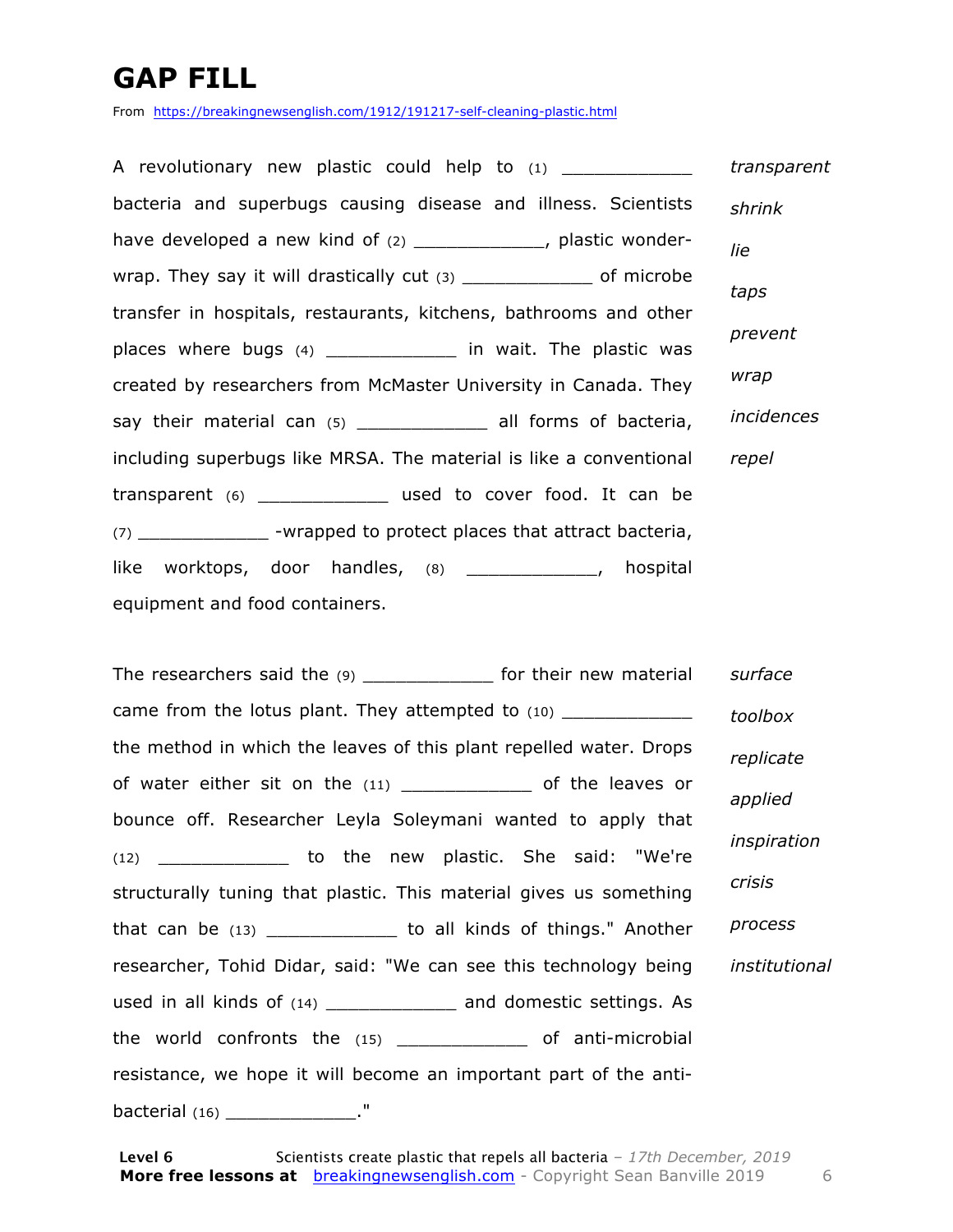#### **LISTENING – Guess the answers. Listen to check.**

From https://breakingnewsenglish.com/1912/191217-self-cleaning-plastic.html

| 1) A revolutionary new plastic could help to _______<br>a. prevention bacteria  |
|---------------------------------------------------------------------------------|
| b. prevented bacteria                                                           |
| c. prevents bacteria                                                            |
| d. prevent bacteria                                                             |
| 2) Scientists have developed a new kind of transparent, _______                 |
| a. plastic wonder-wrap                                                          |
| b. plastic wander-wrap                                                          |
| c. plastic winder-wrap                                                          |
| d. plastic one-dough-wrap                                                       |
| 3) hospitals, restaurants, kitchens, bathrooms and other places where _______   |
| a. bugs lie in wait                                                             |
| b. bugs lay in wait                                                             |
| c. bugs lice in wait                                                            |
| d. bugs like in wait                                                            |
| 4) a conventional transparent wrap used to cover food. It can ______            |
| a. be shrank-wrapped<br>b. be shrunk-wrapped                                    |
| c. be shrink-wrapped                                                            |
| d. be stink-wrapped                                                             |
| 5) worktops, door handles, taps, hospital equipment _______                     |
| a. and food trainers                                                            |
| b. and food retainers                                                           |
| c. and food maintainers                                                         |
| d. and food containers                                                          |
| 6) The researchers said the inspiration for their new material came from ______ |
| a. the low tusk plant                                                           |
| b. the lotus plant                                                              |
| c. the radius plant                                                             |
| d. the rote as plant                                                            |
| 7) replicate the method in which the leaves of this                             |
| a. plant repelled water                                                         |
| b. plant impaled water                                                          |
| c. plant pealed water<br>d. plant reaped water                                  |
| 8) Drops of water either sit on the surface of the leaves ______                |
| a. or bounce in                                                                 |
| b. or bounce on                                                                 |
| c. or bounce off                                                                |
| d. or bounce up                                                                 |
| 9) This material gives us something that can be applied to all ______           |
| a. kind of things                                                               |
| b. kinds of things                                                              |
| c. kinds of thing                                                               |
| d. kind of thing                                                                |
| 10) we hope it will become an important part of the ______                      |
| a. anti-bacterial lunch box                                                     |
| b. anti-bacterial cardboard box                                                 |
| c. anti-bacterial fool box                                                      |

d. anti-bacterial toolbox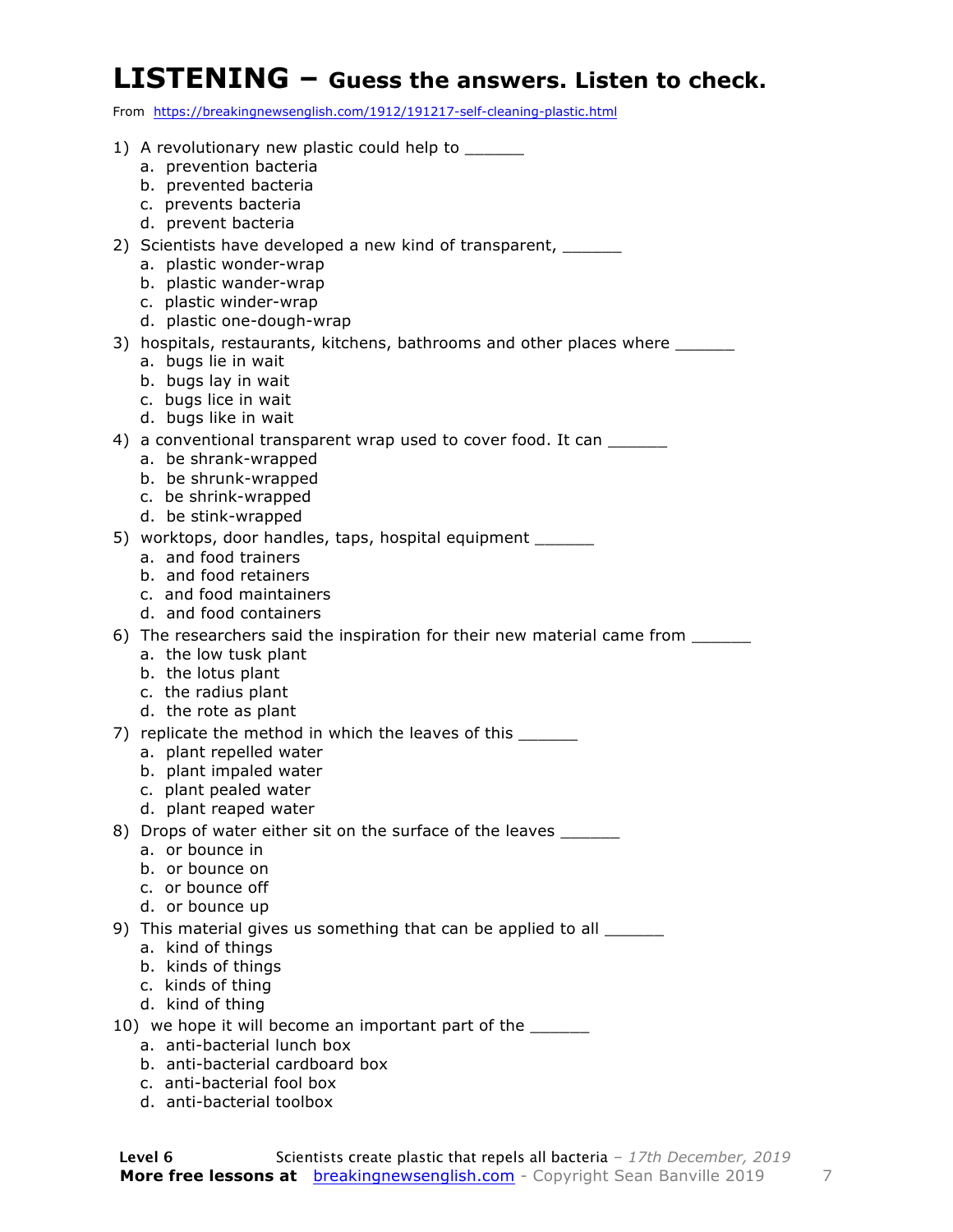#### **LISTENING – Listen and fill in the gaps**

From https://breakingnewsenglish.com/1912/191217-self-cleaning-plastic.html

A revolutionary new plastic could help  $(1)$  and superbugs causing disease and illness. Scientists have developed a new kind of transparent, (2) \_\_\_\_\_\_\_\_\_\_\_\_\_\_\_\_\_\_\_\_\_\_\_. They say it will drastically cut incidences of (3) \_\_\_\_\_\_\_\_\_\_\_\_\_\_\_\_\_\_\_\_\_ hospitals, restaurants, kitchens, bathrooms and other places where  $(4)$  \_\_\_\_\_\_\_\_\_\_\_\_\_\_\_\_\_\_\_\_\_\_\_\_\_ wait. The plastic was created by researchers from McMaster University in Canada. They say their material can (5) \_\_\_\_\_\_\_\_\_\_\_\_\_\_\_\_\_\_\_\_\_\_\_\_\_\_\_ of bacteria, including superbugs like MRSA. The material is like a conventional transparent wrap used to cover food. It can (6) \_\_\_\_\_\_\_\_\_\_\_\_\_\_\_\_\_\_\_\_\_\_\_\_\_ protect places that attract bacteria, like worktops, door handles, taps, hospital equipment and food containers.

The researchers said (7) \_\_\_\_\_\_\_\_\_\_\_\_\_\_\_\_\_\_\_\_\_\_\_\_\_\_\_ their new material came from the lotus plant. They attempted to  $(8)$  \_\_\_\_\_\_\_\_\_\_\_\_\_\_\_\_\_\_\_\_\_\_\_\_\_\_\_ in which the leaves of this plant repelled water. Drops of water either sit on the surface of the leaves (9) \_\_\_\_\_\_\_\_\_\_\_\_\_\_\_\_\_\_\_\_\_\_. Researcher Leyla Soleymani wanted to apply that process to the new plastic. She said: "We're (10) \_\_\_\_\_\_\_\_\_\_\_\_\_\_\_\_\_\_\_ plastic. This material gives us something that can be applied to all kinds of things." Another researcher, Tohid Didar, said: "We can see this technology being used in all kinds of (11) **Settings.** As the world confronts the crisis of anti-microbial resistance, we hope it will become an important part of the (12) \_\_\_\_\_\_\_\_\_\_\_\_\_\_\_\_\_\_\_."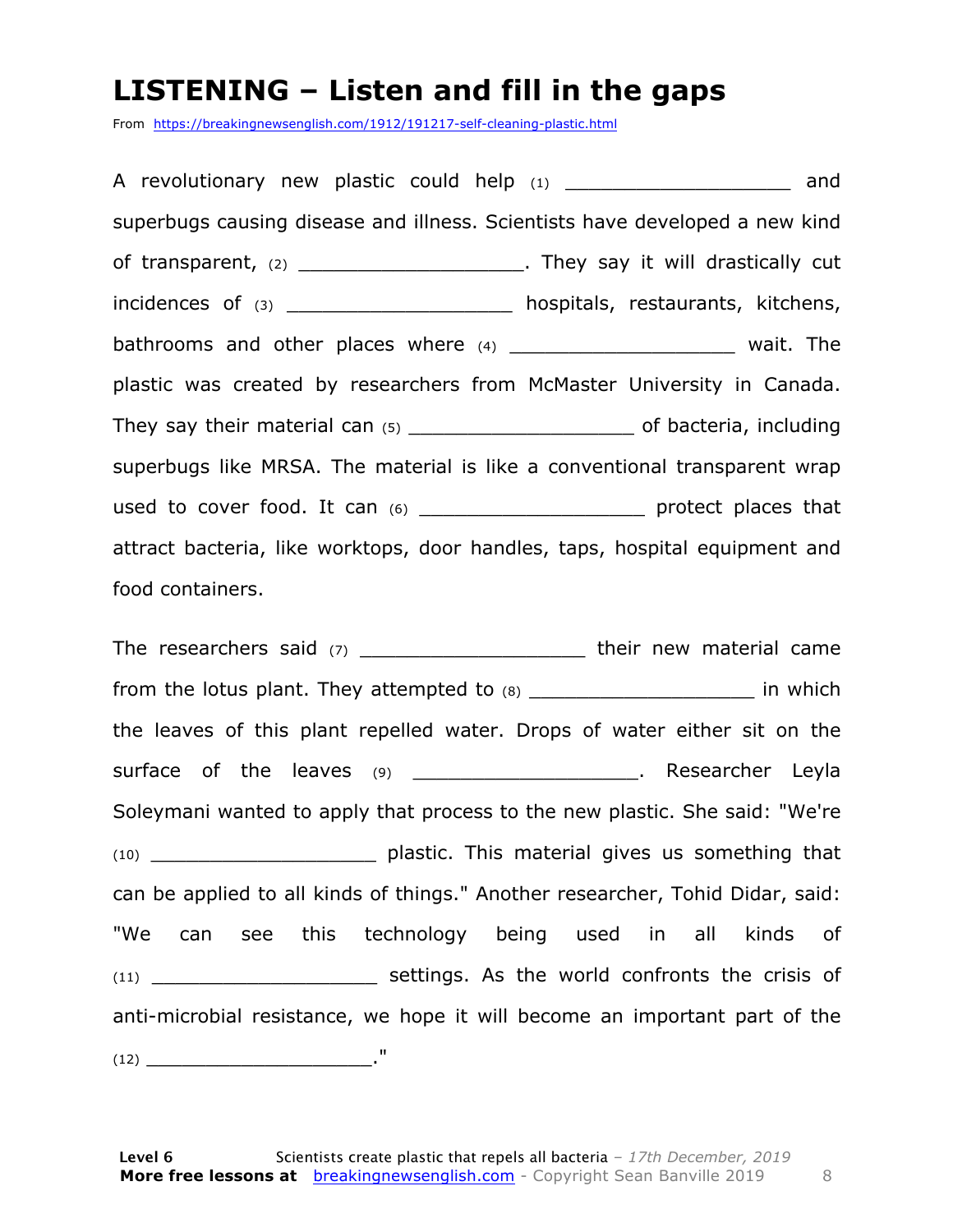### **COMPREHENSION QUESTIONS**

From https://breakingnewsenglish.com/1912/191217-self-cleaning-plastic.html

- 1. What two things did the article say the plastic could prevent?
- 2. How opaque is the revolutionary new plastic?
- 3. By how much did the article say the plastic would cut microbe transfer?
- 4. What happens to the plastic before it covers things?
- 5. What kind of equipment did the article say the plastic could cover?
- 6. What was the inspiration for the plastic?
- 7. What did the article say happens to water that doesn't sit on leaves?
- 8. What kind of tuning is a researcher doing to the plastic?
- 9. What did a researcher say the world is confronting?
- 10. What did a researcher say the plastic will be an important part of?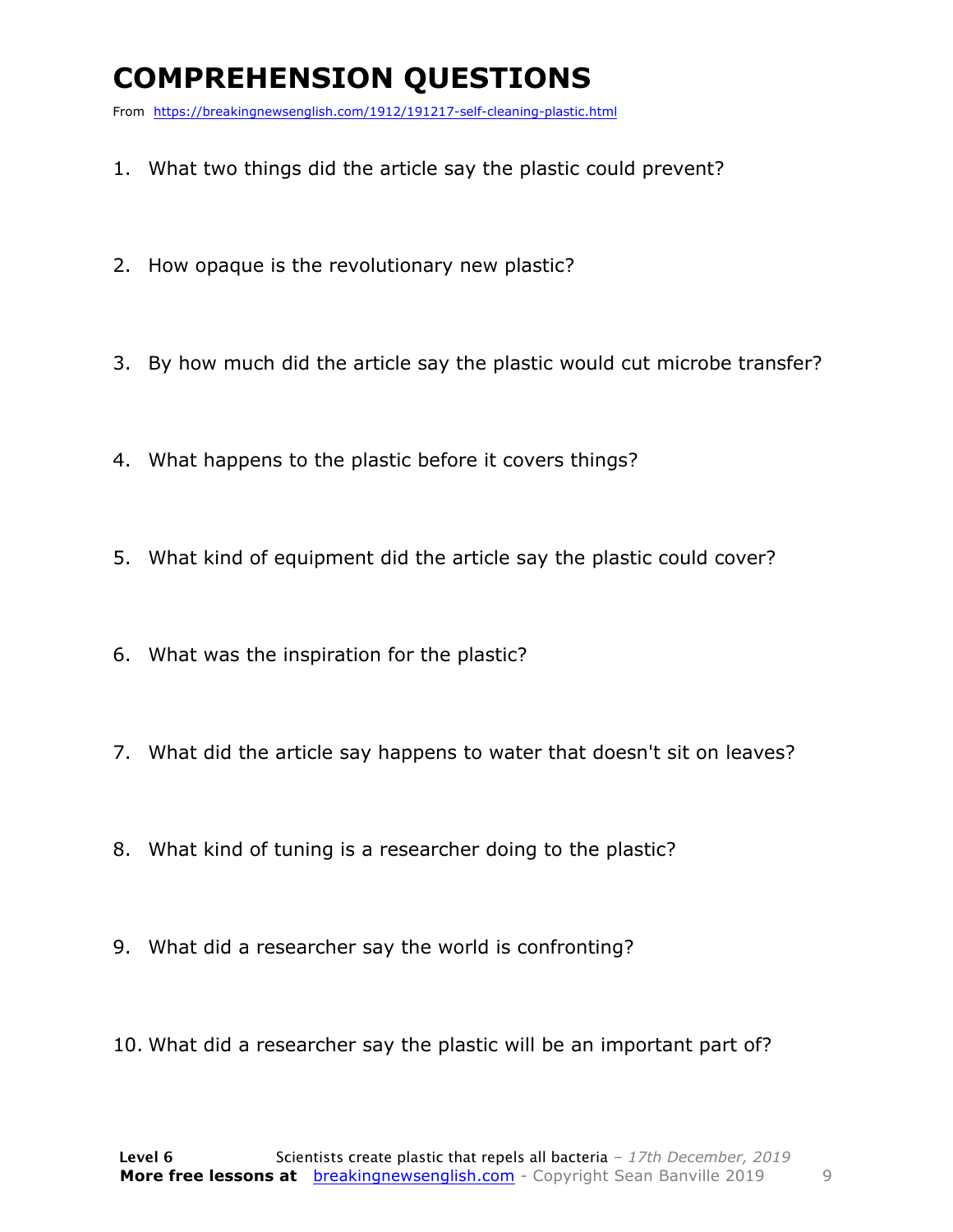## **MULTIPLE CHOICE - QUIZ**

From https://breakingnewsenglish.com/1912/191217-self-cleaning-plastic.html

- 1) What two things did the article
- say the plastic could prevent?
- a) pandemics and epidemics
- b) bacteria and superbugs
- c) colds and influenza
- d) headaches and migraines

2) How opaque is the revolutionary new plastic?

- a) not at all see-through
- b) not very see-through
- c) slightly see-through
- d) transparent

3) By how much did the article say the plastic would cut microbe transfer?

- a) drastically
- b) a little
- c) totally
- d) marginally

4) What happens to the plastic before it covers things?

- a) it is sprayed with water
- b) it is covered in glue
- c) it is shrunk
- d) it is folded

5) What kind of equipment did the article say the plastic could cover?

- a) computer equipment
- b) hospital equipment
- c) kitchen equipment
- d) sports equipment

6) What was the inspiration for the plastic?

- a) the lotus plant
- b) the sunflower
- c) the rose
- d) bamboo
- 7) What did the article say happens
- to water that doesn't sit on leaves?
- a) it mixes with air
- b) it evaporates
- c) it bounces off
- d) it enters the leaf

8) What kind of tuning is a researcher doing to the plastic?

- a) structural tuning
- b) fine tuning
- c) rough tuning
- d) musical tuning
- 9) What did a researcher say the world is confronting?
- a) an anti-microbe resistance
- b) an epidemic
- c) a pandemic
- d) a lack of penicillin

10) What did a researcher say the

- plastic will be an important part of?
- a) restaurant hygiene
- b) medicine
- c) school life
- d) an anti-bacterial toolbox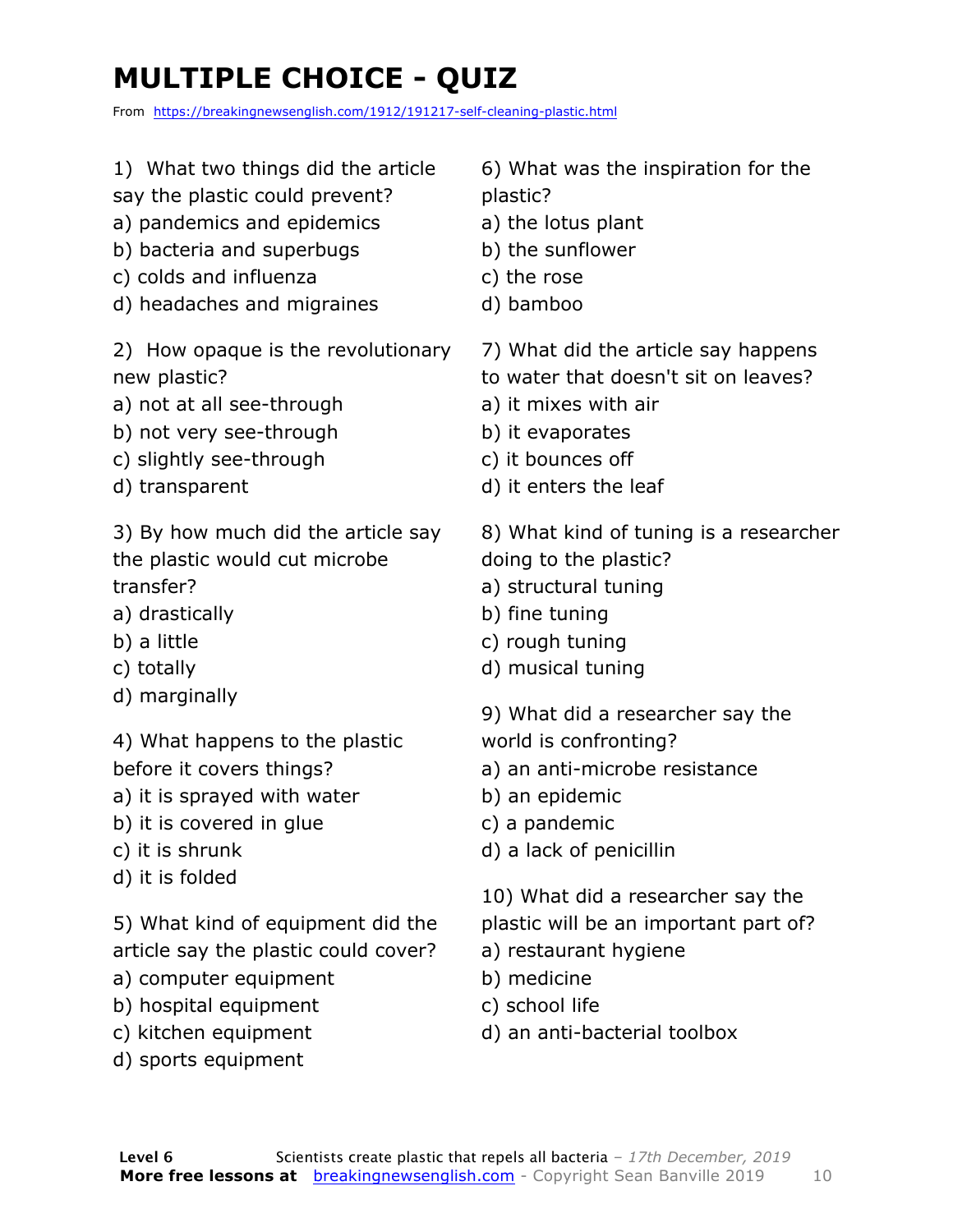### **ROLE PLAY**

From https://breakingnewsenglish.com/1912/191217-self-cleaning-plastic.html

#### **Role A – Door Handles**

You think door handles are the dirtiest things. Tell the others three reasons why. Tell them why their things aren't as dirty. Also, tell the others which are the cleanest of these (and why): shopping carts, toilet seats or computer keyboards.

#### **Role B – Shopping Cart**

You think shopping carts are the dirtiest things. Tell the others three reasons why. Tell them why their things aren't as dirty. Also, tell the others which are the cleanest of these (and why): door handles, toilet seats or computer keyboards.

#### **Role C – Toilet Seat**

You think toilet seats are the dirtiest things. Tell the others three reasons why. Tell them why their things aren't as dirty. Also, tell the others which are the cleanest of these (and why): shopping carts, door handles or computer keyboards.

#### **Role D – Computer Keyboard**

You think computer keyboards are the dirtiest things. Tell the others three reasons why. Tell them why their things aren't as dirty. Also, tell the others which are the cleanest of these (and why): shopping carts, toilet seats or door handles.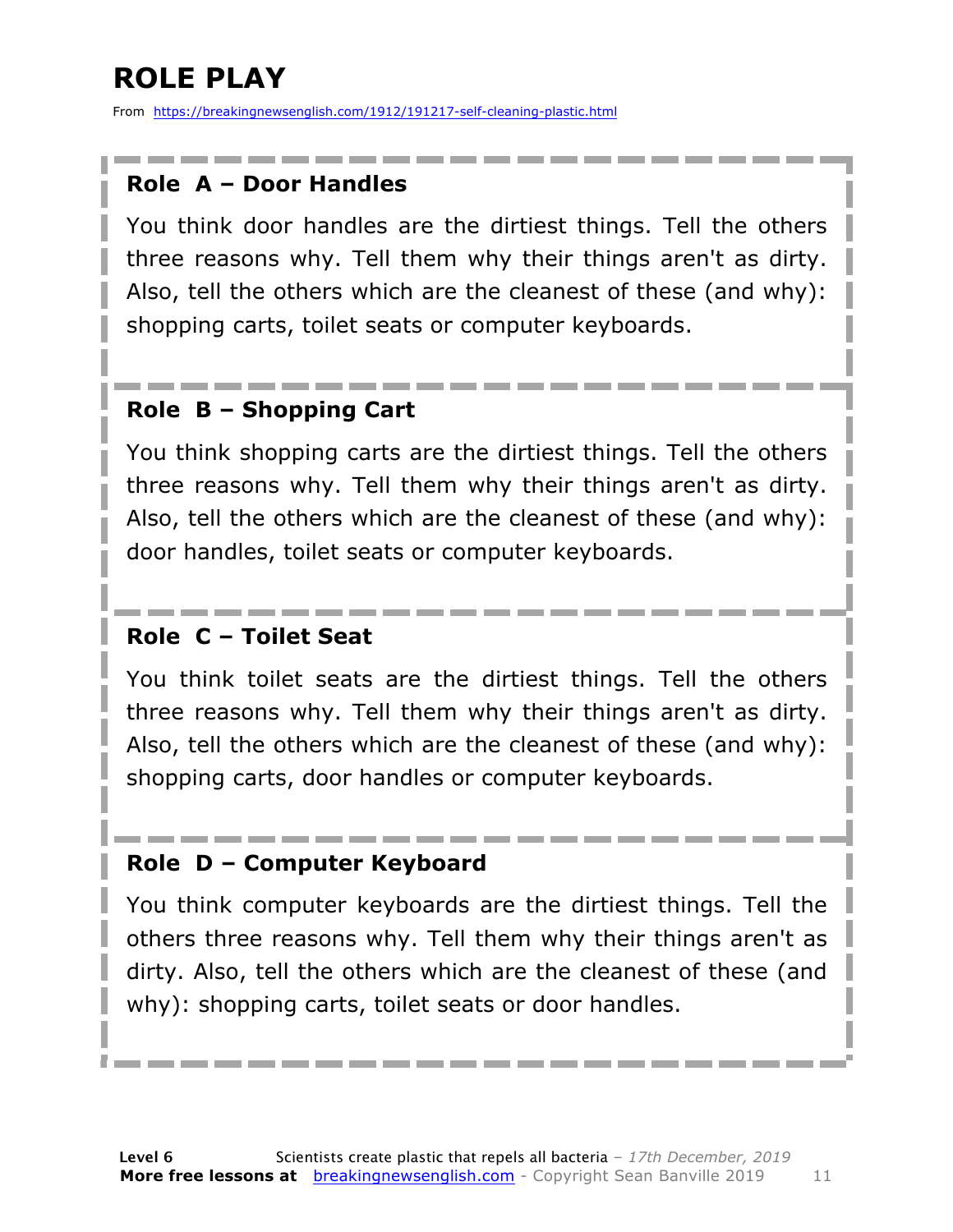## **AFTER READING / LISTENING**

From https://breakingnewsenglish.com/1912/191217-self-cleaning-plastic.html

**1. WORD SEARCH:** Look in your dictionary / computer to find collocates, other meanings, information, synonyms … for the words 'plastic' and 'bacteria'.

| plastic | bacteria |
|---------|----------|
|         |          |
|         |          |

- Share your findings with your partners.
- Make questions using the words you found.
- Ask your partner / group your questions.

**2. ARTICLE QUESTIONS:** Look back at the article and write down some questions you would like to ask the class about the text.

- Share your questions with other classmates / groups.
- Ask your partner / group your questions.

**3. GAP FILL:** In pairs / groups, compare your answers to this exercise. Check your answers. Talk about the words from the activity. Were they new, interesting, worth learning…?

**4. VOCABULARY:** Circle any words you do not understand. In groups, pool unknown words and use dictionaries to find their meanings.

**5. TEST EACH OTHER:** Look at the words below. With your partner, try to recall how they were used in the text:

| $\cdot$ help | • lotus             |
|--------------|---------------------|
| • wonder     | leaves<br>$\bullet$ |
| • transfer   | • tuning            |
| • repel      | $\cdot$ see         |
| • cover      | $\cdot$ crisis      |
| • equipment  | • toolbox           |
|              |                     |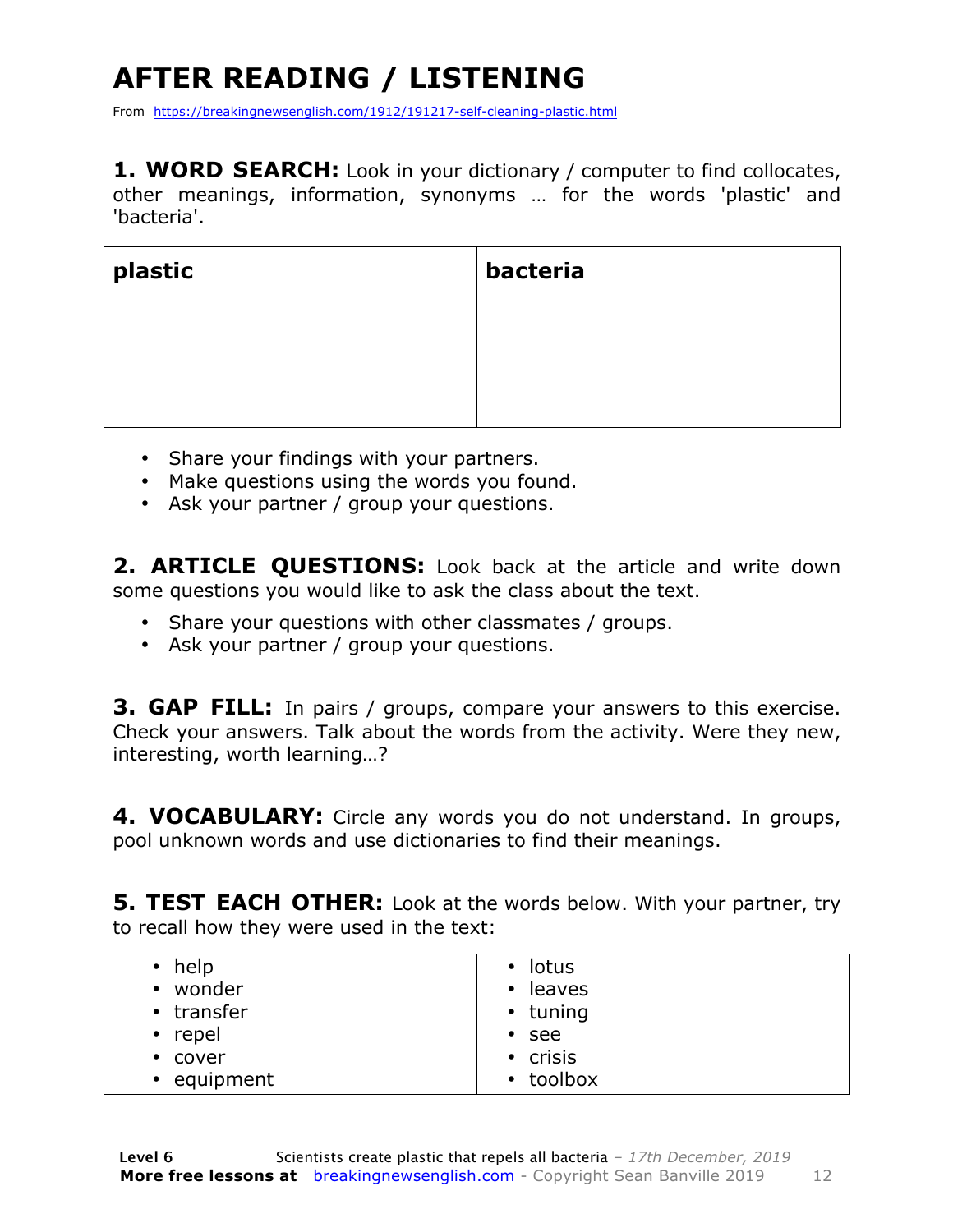### **PLASTIC SURVEY**

From https://breakingnewsenglish.com/1912/191217-self-cleaning-plastic.html

Write five GOOD questions about plastic in the table. Do this in pairs. Each student must write the questions on his / her own paper.

When you have finished, interview other students. Write down their answers.

|      | STUDENT 1 | STUDENT 2 | STUDENT 3 |
|------|-----------|-----------|-----------|
| Q.1. |           |           |           |
| Q.2. |           |           |           |
| Q.3. |           |           |           |
| Q.4. |           |           |           |
| Q.5. |           |           |           |

- Now return to your original partner and share and talk about what you found out. Change partners often.
- Make mini-presentations to other groups on your findings.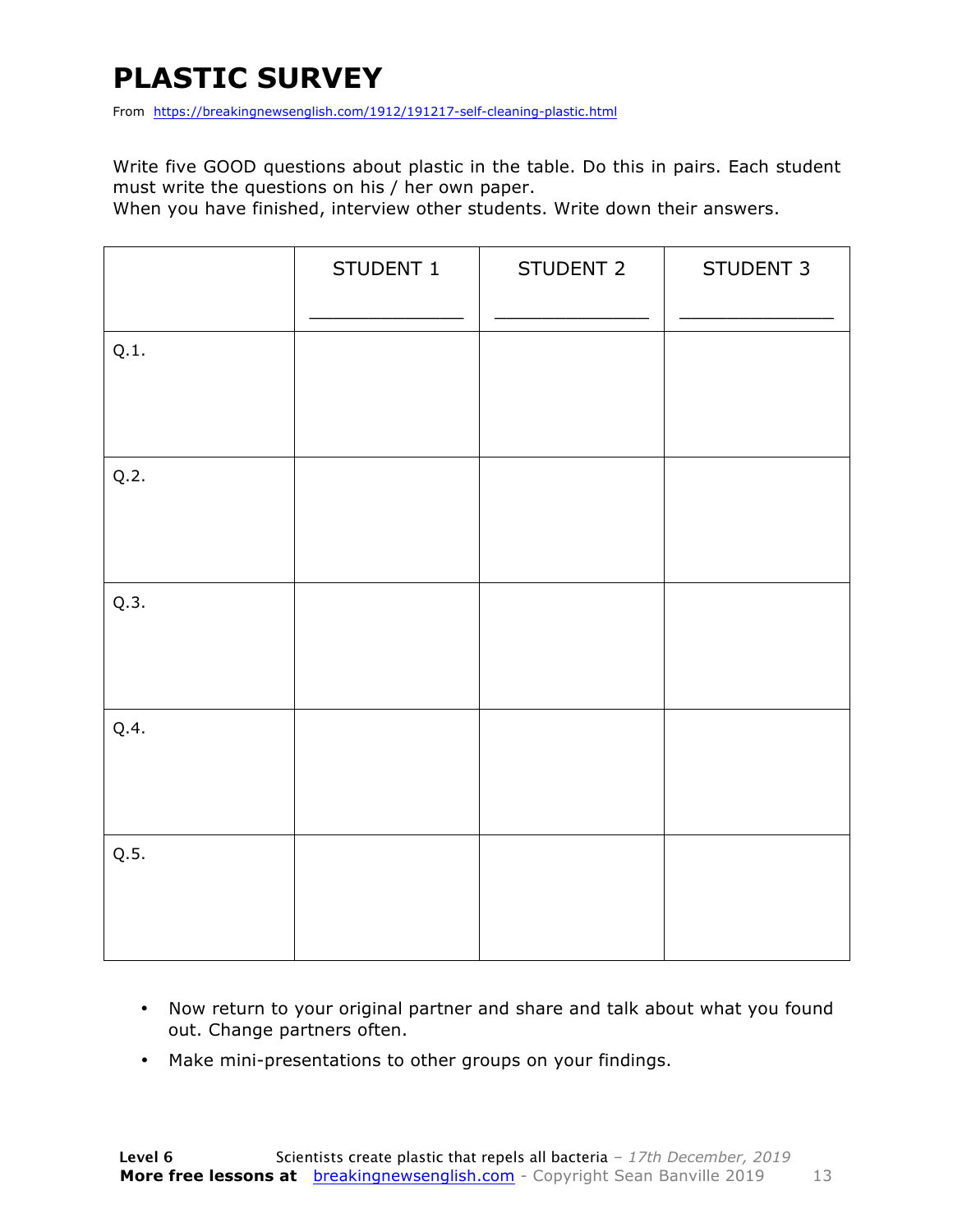### **PLASTIC DISCUSSION**

STUDENT A's QUESTIONS (Do not show these to student B)

- 1. What did you think when you read the headline?
- 2. What images are in your mind when you hear the word 'plastic'?
- 3. What do you think of plastic?
- 4. What is revolutionary about the new plastic?
- 5. How much do you worry about bacteria and superbugs?
- 6. How useful is plastic wrap?
- 7. What effect might the new plastic have on our lives?
- 8. How clean are the places in your house?
- 9. Will you be using this new plastic?
- 10. In what other ways could we protect against bacteria?

*Scientists create plastic that repels all bacteria – 17th December, 2019* Thousands more free lessons at breakingnewsenglish.com

-----------------------------------------------------------------------------

#### **PLASTIC DISCUSSION**

STUDENT B's QUESTIONS (Do not show these to student A)

- 11. Did you like reading this article? Why/not?
- 12. What do you think of when you hear the word 'bacteria'?
- 13. What do you think about what you read?
- 14. What do you know about plastic?
- 15. Can we live without plastic?
- 16. What do you know about lotus plants?
- 17. What inspiration could scientists get from other flowers?
- 18. Will scientists ever protect us from superbugs?
- 19. What should be in your anti-bacterial toolbox?
- 20. What questions would you like to ask the researchers?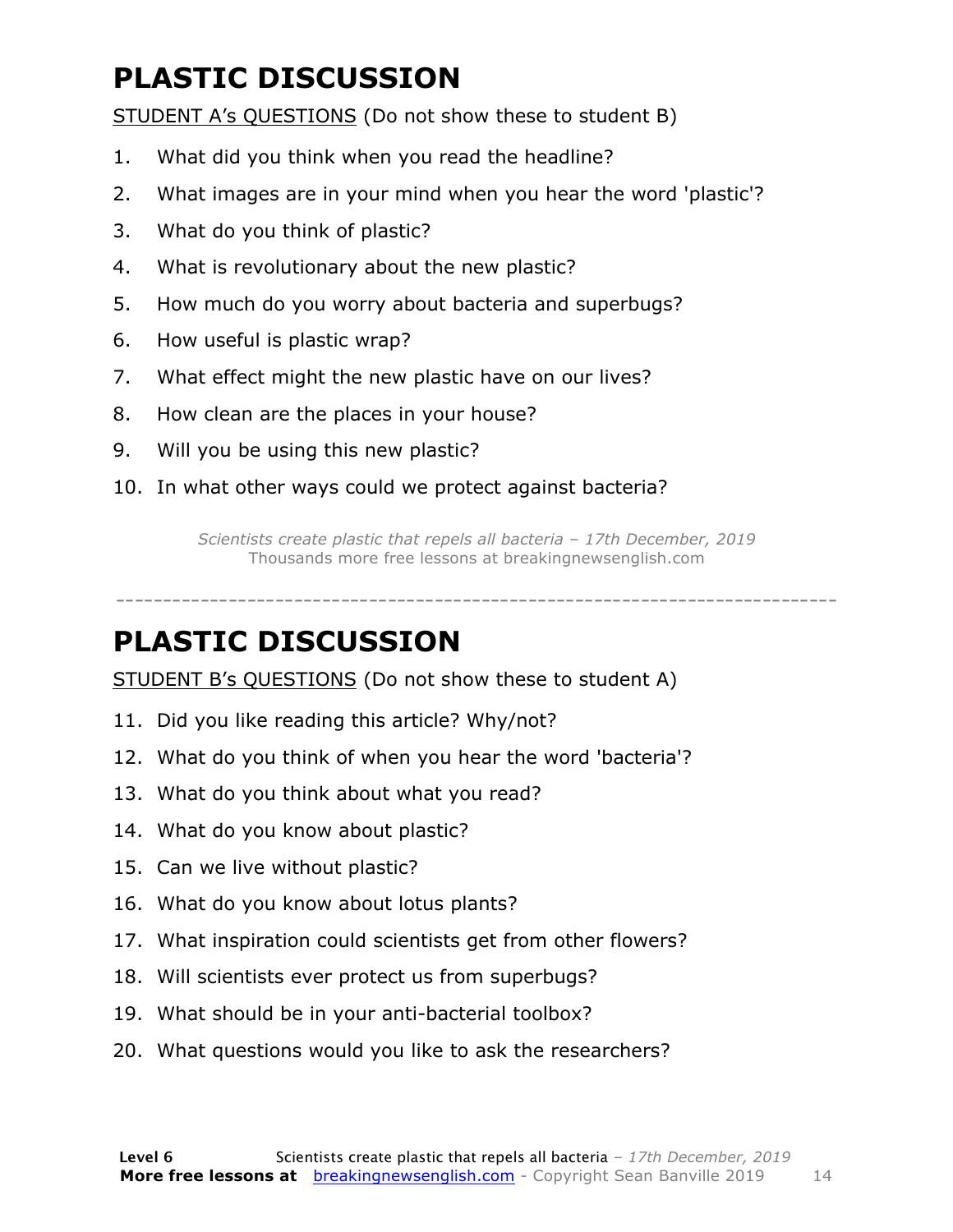### **DISCUSSION (Write your own questions)**

STUDENT A's QUESTIONS (Do not show these to student B)

| 1. |                                          |
|----|------------------------------------------|
|    |                                          |
| 2. |                                          |
|    |                                          |
| 3. |                                          |
|    |                                          |
| 4. |                                          |
|    |                                          |
| 5. |                                          |
|    |                                          |
| 6. |                                          |
|    | Copyright © breakingnewsenglish.com 2019 |

**DISCUSSION (Write your own questions)** 

STUDENT B's QUESTIONS (Do not show these to student A)

| 1. | <u> 1980 - Andrea Amerikaanse kommunister (</u>                                                                        |  |  |
|----|------------------------------------------------------------------------------------------------------------------------|--|--|
| 2. |                                                                                                                        |  |  |
| 3. |                                                                                                                        |  |  |
|    | <u> Termin de la propincia de la propincia de la propincia de la propincia de la propincia de la propincia de la p</u> |  |  |
| 4. | <u> 1989 - Andrea Station, amerikansk politik (</u>                                                                    |  |  |
| 5. | <u> 1986 - Johann Stoff, deutscher Stoffen und der Stoffen und der Stoffen und der Stoffen und der Stoffen und der</u> |  |  |
| 6. |                                                                                                                        |  |  |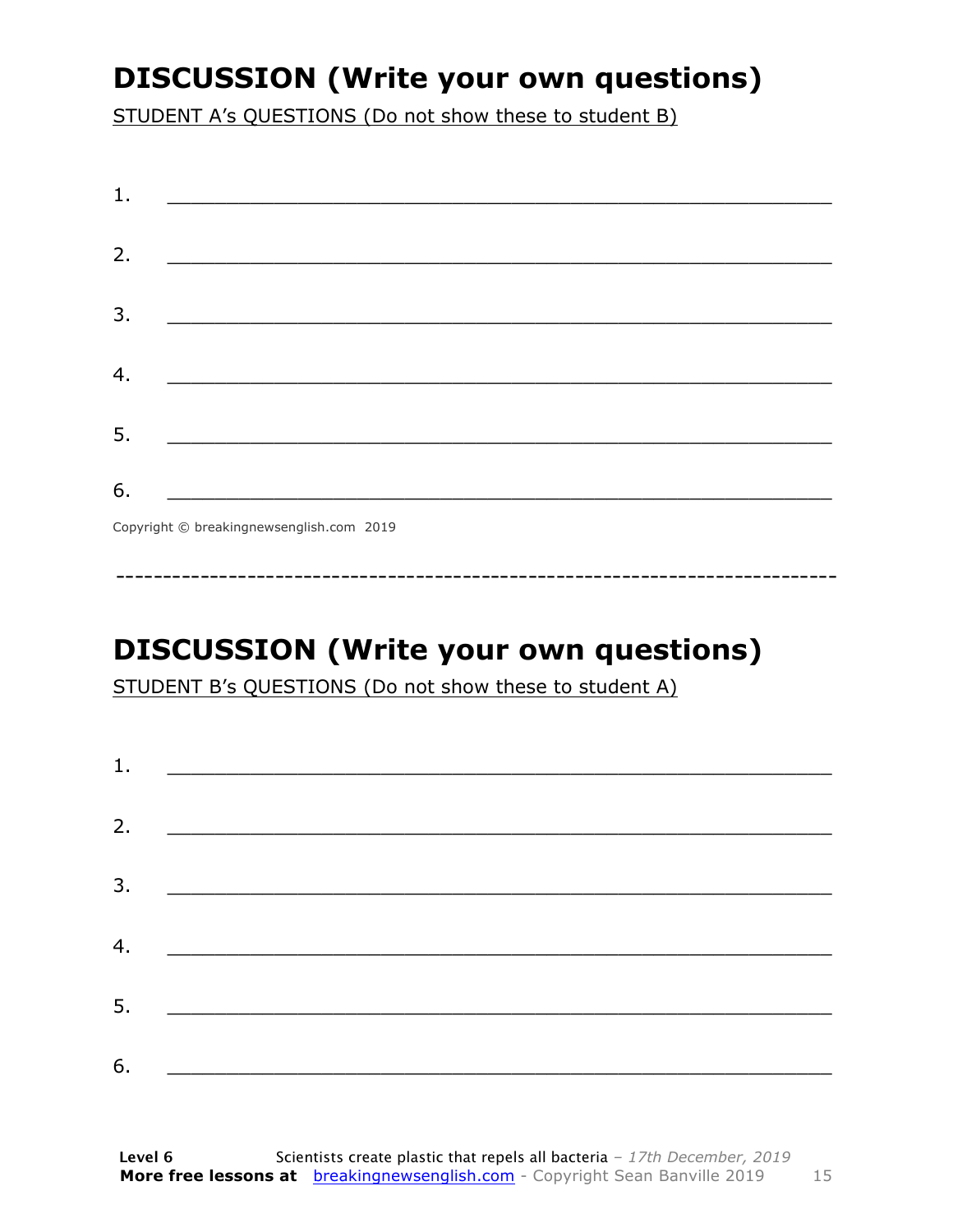### **LANGUAGE - CLOZE**

From https://breakingnewsenglish.com/1912/191217-self-cleaning-plastic.html

A revolutionary new plastic could help to  $(1)$  bacteria and superbugs causing disease and illness. Scientists have developed a new kind of transparent, plastic (2) \_\_\_\_-wrap. They say it will drastically cut incidences of microbe transfer in hospitals, restaurants, kitchens, bathrooms and other places where bugs (3)  $\qquad \qquad$  in wait. The plastic was created by researchers from McMaster University in Canada. They say their material can  $(4)$  \_\_\_\_ all forms of bacteria, including superbugs like MRSA. The material is like a conventional transparent wrap used to  $(5)$  food. It can be shrink-wrapped to protect places that attract bacteria, like worktops, door handles,  $(6)$  \_\_\_\_, hospital equipment and food containers.

The researchers said the  $(7)$  for their new material came from the lotus plant. They attempted to replicate the method in which the leaves of this plant repelled water. Drops of water either sit on the surface of the leaves or bounce  $(8)$  \_\_\_\_. Researcher Leyla Soleymani wanted to apply that process to the new plastic. She said: "We're structurally (9) \_\_\_\_\_ that plastic. This material gives us something that can be applied (10) \_\_\_\_ all kinds of things." Another researcher, Tohid Didar, said: "We can see this technology being used in all kinds of institutional and domestic (11) \_\_\_\_. As the world confronts the crisis of anti-microbial resistance, we hope it will become an important part of the anti-bacterial  $(12)$ .  $"$ 

#### **Put the correct words from the table below in the above article.**

| 1.  | (a) | project     | (b) | prevent      | (c) | produce    | (d) | proponent  |
|-----|-----|-------------|-----|--------------|-----|------------|-----|------------|
| 2.  | (a) | wander      | (b) | wonder       | (c) | windier    | (d) | wounded    |
| 3.  | (a) | lay         | (b) | lee          | (c) | ley        | (d) | lie        |
| 4.  | (a) | label       | (b) | repel        | (c) | rebel      | (d) | level      |
| 5.  | (a) | cook        | (b) | recipe       | (c) | reduce     | (d) | cover      |
| 6.  | (a) | tips        | (b) | tops         | (c) | taps       | (d) | topes      |
| 7.  | (a) | inspiration | (b) | perspiration | (c) | aspiration | (d) | irritation |
| 8.  | (a) | on          | (b) | up           | (c) | off        | (d) | down       |
| 9.  | (a) | booming     | (b) | looming      | (c) | fuming     | (d) | tuning     |
| 10. | (a) | to          | (b) | of           | (c) | at         | (d) | up         |
| 11. | (a) | settings    | (b) | titles       | (c) | conduction | (d) | advocates  |
| 12. | (a) | toolbox     | (b) | gift box     | (c) | lunch box  | (d) | money box  |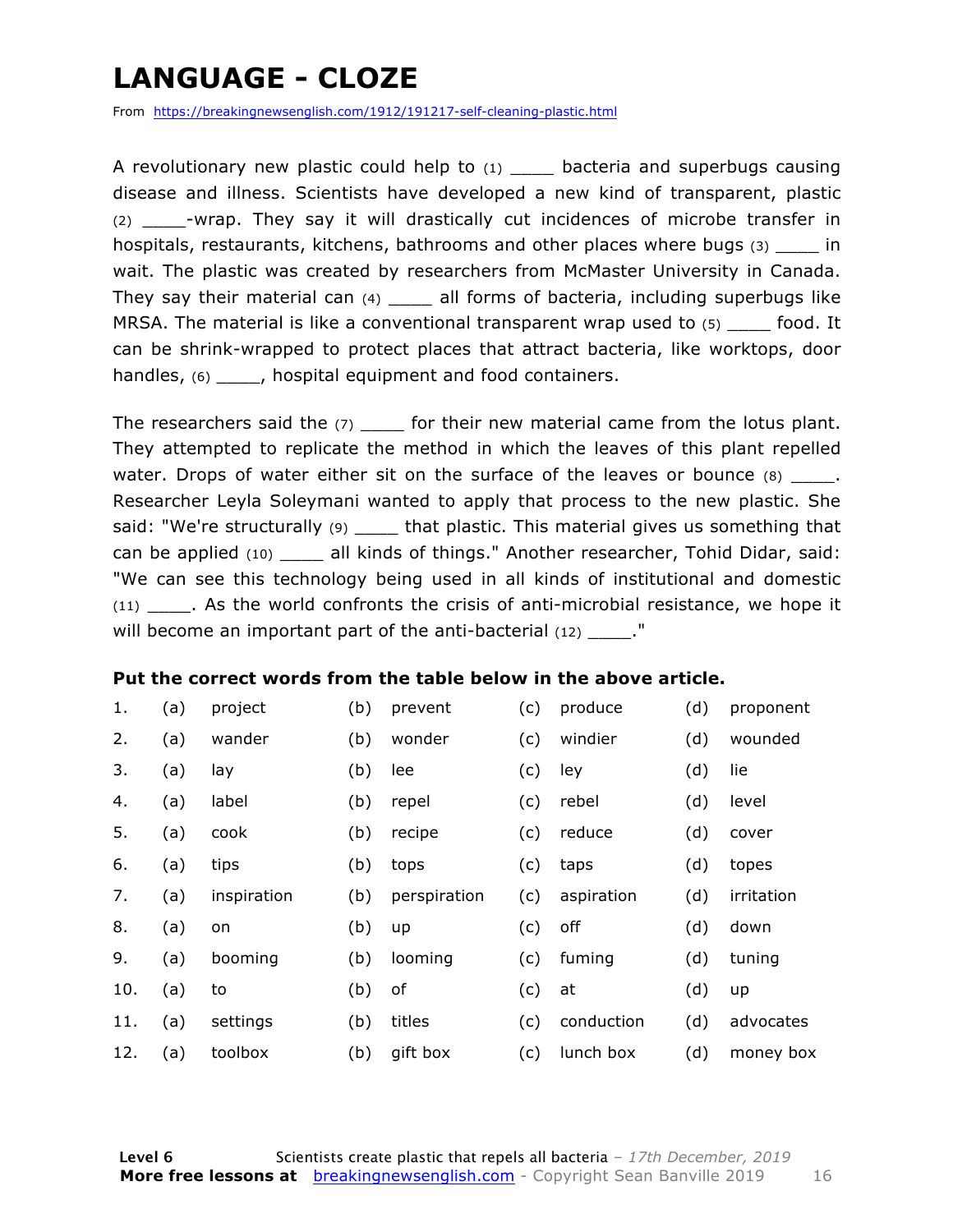### **SPELLING**

From https://breakingnewsenglish.com/1912/191217-self-cleaning-plastic.html

#### **Paragraph 1**

- 1. A ovatlynuoreri new plastic
- 2. npasettarnr, plastic wonder-wrap
- 3. it will adaiyrlltsc cut incidences
- 4. microbe sfetarnr in hospitals
- 5. repel all forms of atcierba
- 6. hospital eenitpumq

#### **Paragraph 2**

- 7. the ionisaitrpn for their new material
- 8. attempted to paetceril the method
- 9. the leaves of this plant reeeldpl water
- 10. We're yusuctrraltl tuning that plastic
- 11. all kinds of nilsatinoutit and domestic settings
- 12. the crisis of anti-microbial atcserinse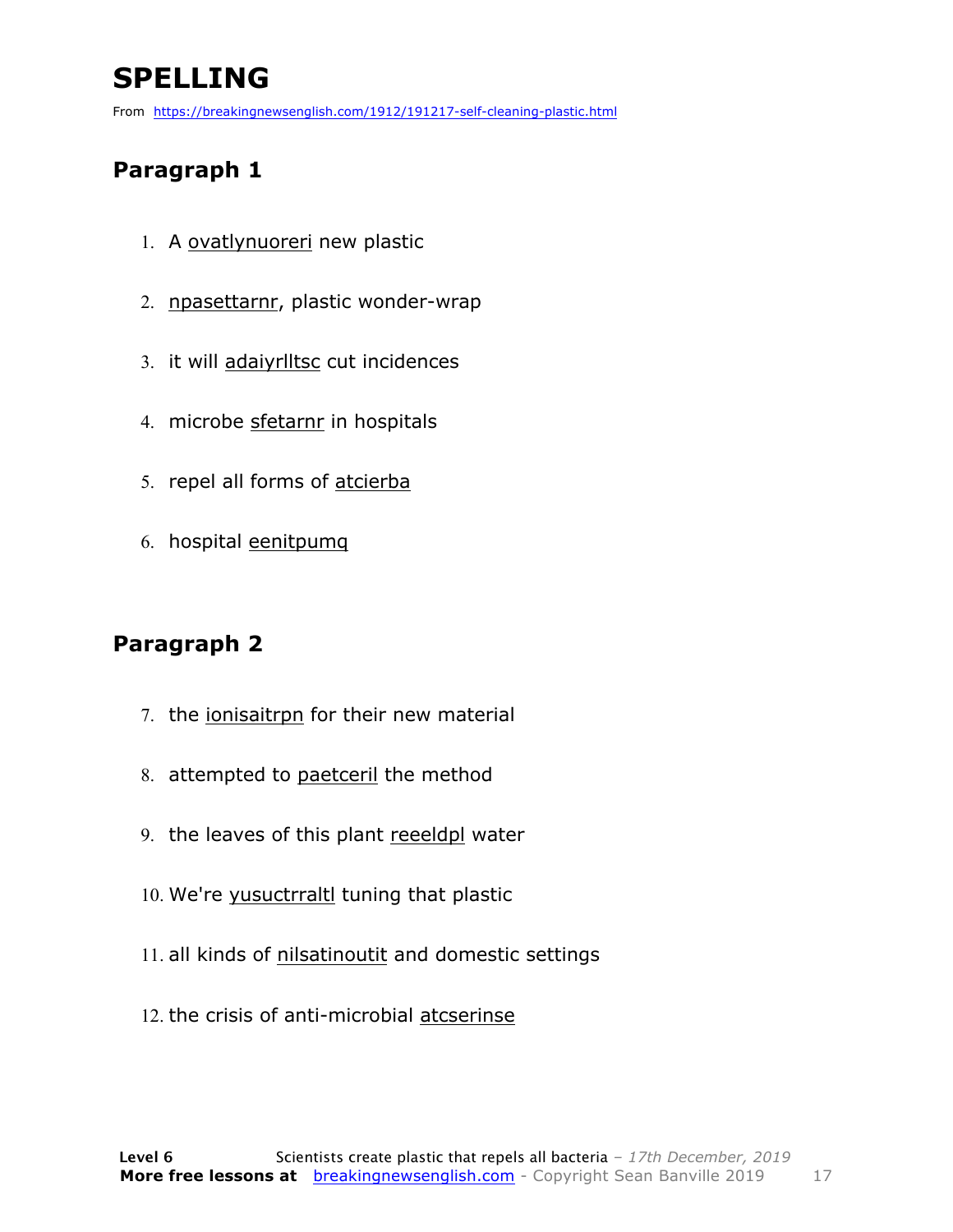### **PUT THE TEXT BACK TOGETHER**

From https://breakingnewsenglish.com/1912/191217-self-cleaning-plastic.html

#### **Number these lines in the correct order.**

- ( ) The researchers said the inspiration for their new material came from the lotus
- ( ) plant. They attempted to replicate the method in which the leaves of this plant repelled water. Drops of
- ( ) repel all forms of bacteria, including superbugs like MRSA. The material is like a conventional
- ( ) applied to all kinds of things." Another researcher, Tohid Didar, said: "We can see this technology being used in all kinds
- ( ) transparent wrap used to cover food. It can be shrink-wrapped to protect places that attract bacteria,
- () like worktops, door handles, taps, hospital equipment and food containers.
- ( *1* ) A revolutionary new plastic could help to prevent bacteria and superbugs causing disease
- ( ) places where bugs lie in wait. The plastic was created by researchers from McMaster University in Canada. They say their material can
- ( ) and illness. Scientists have developed a new kind of transparent, plastic wonder-wrap. They say it will drastically
- ( ) of institutional and domestic settings. As the world confronts the crisis of anti-
- () to the new plastic. She said: "We're structurally tuning that plastic. This material gives us something that can be
- ( ) water either sit on the surface of the leaves or bounce off. Researcher Leyla Soleymani wanted to apply that process
- ( ) cut incidences of microbe transfer in hospitals, restaurants, kitchens, bathrooms and other
- ( ) microbial resistance, we hope it will become an important part of the anti-bacterial toolbox."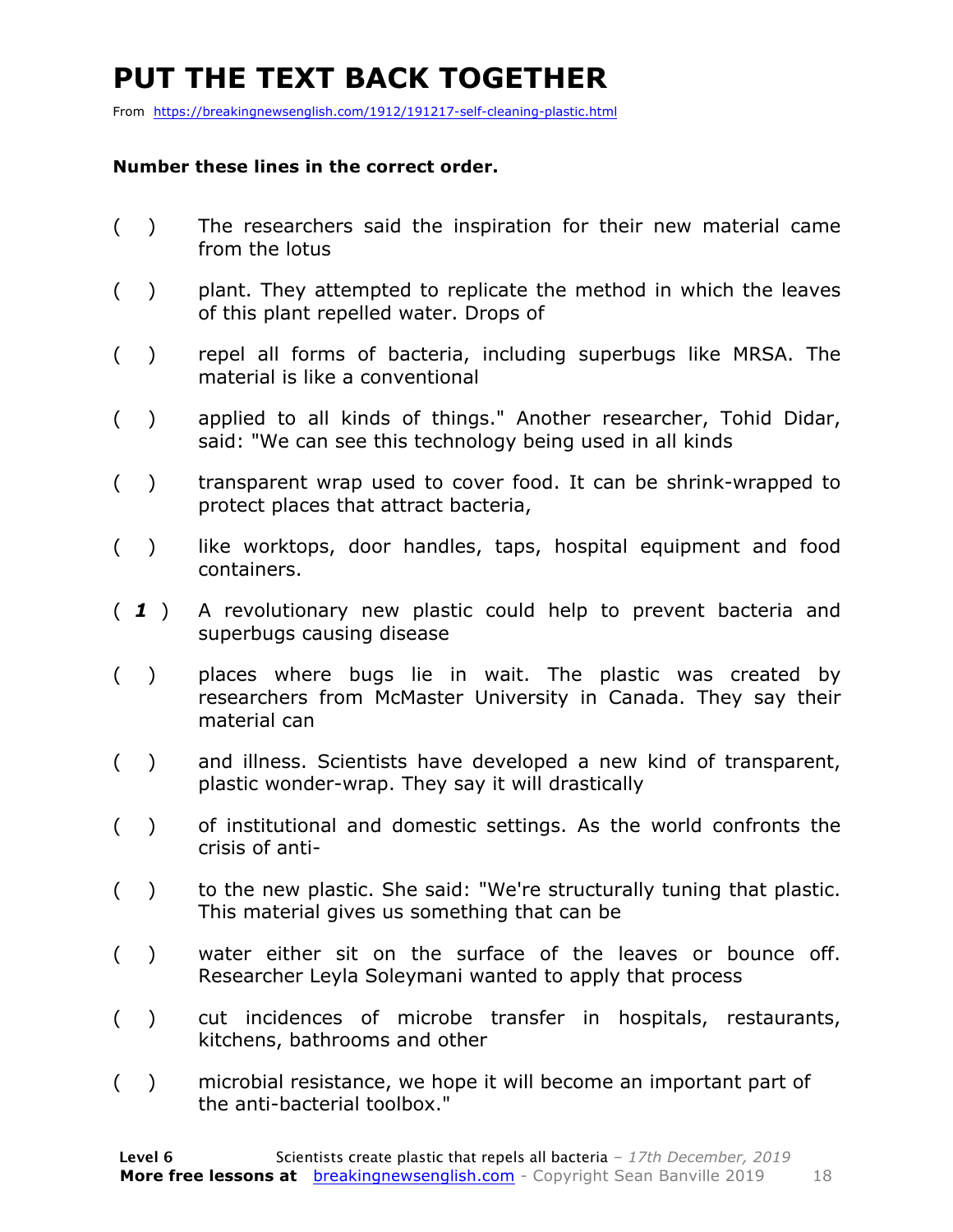#### **PUT THE WORDS IN THE RIGHT ORDER**

From https://breakingnewsenglish.com/1912/191217-self-cleaning-plastic.html

1. plastic new prevent could bacteria . help to Revolutionary

2. wonder-wrap . new kind plastic A of transparent,

3. cut will incidences It drastically microbe of transfer .

4. material of repel can all bacteria . forms Their

5. can It be shrink-wrapped to places . protect

6. from the lotus material plant . Their came new

7. leaves or Sit of surface the bounce on off .

8. all Something that kinds . applied can to be

9. world The of the resistance . confronts anti-microbial crisis

10. anti-bacterial toolbox . important An the part of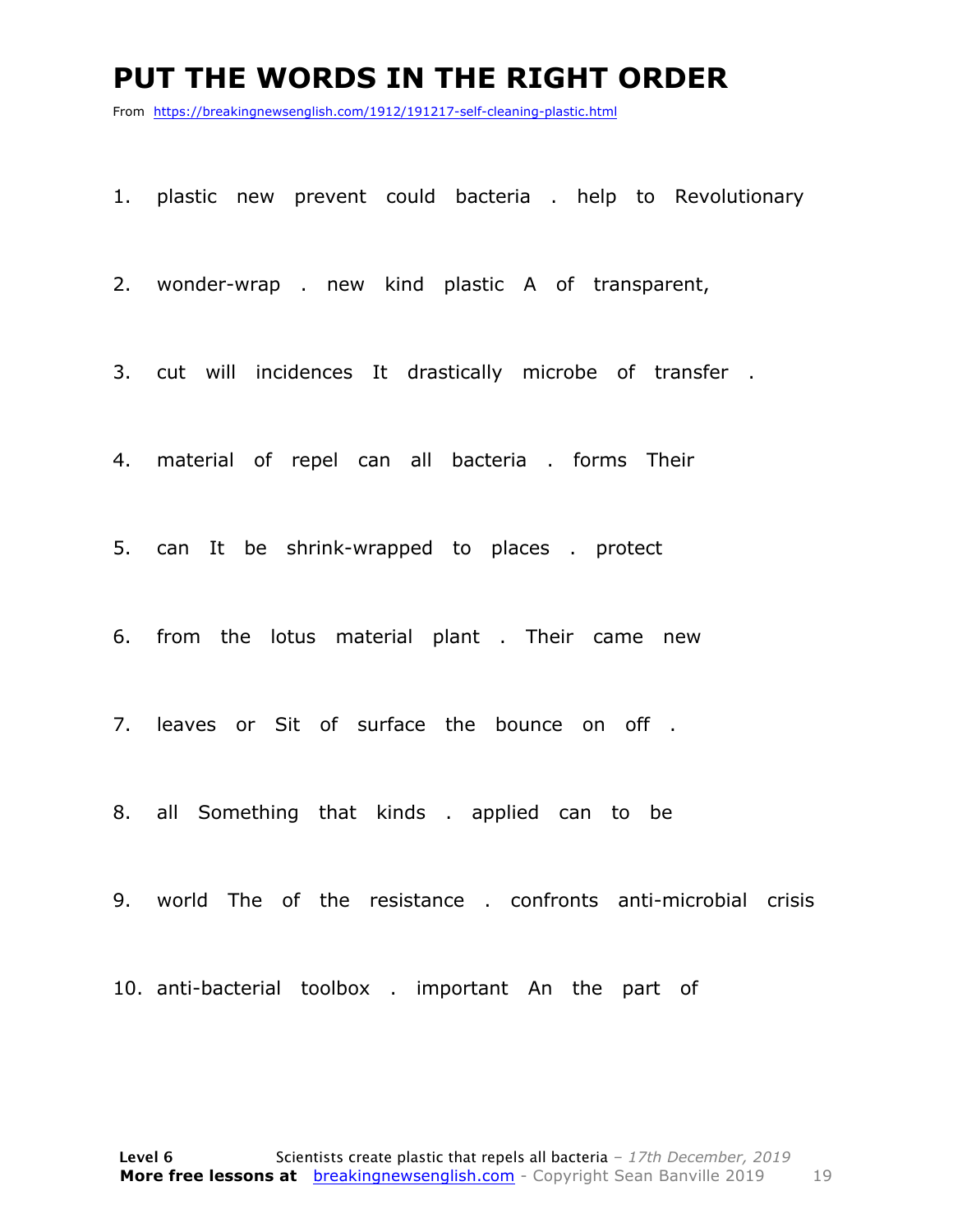### **CIRCLE THE CORRECT WORD (20 PAIRS)**

From https://breakingnewsenglish.com/1912/191217-self-cleaning-plastic.html

A revolutionary new plastic could help to *prevent / protect* bacteria and superbugs causing disease and illness. Scientists have developed a new kind of *transparency / transparent*, plastic wonder-wrap. They say it will drastically cut *coincidences / incidences* of microbe transfer in hospitals, restaurants, kitchens, bathrooms and *another / other* places where bugs *lay / lie* in wait. The plastic was created by researchers from McMaster University in Canada. They say their material can *repeal / repel* all forms of bacteria, including superbugs like MRSA. The *materialism / material* is like a conventional transparent *wrap / rapper* used to cover food. It can be shrinkwrapped to protect places that *attract / deflect* bacteria, like worktops, door handles, *tops / taps*, hospital equipment and food containers.

The researchers said the *inspiration / perspiration* for their new material came from the lotus plant. They attempted to *replicate / implicate* the method in which the leaves of this *pliant / plant* repelled water. Drops of water either sit on the surface of the leaves or *trounce / bounce* off. Researcher Leyla Soleymani wanted to *apply / reply* that process to the new plastic. She said: "We're *structured / structurally* tuning that plastic. This material gives us something that can be applied to all kinds of things." Another researcher, Tohid Didar, said: "We can *see / look* this technology being used in all kinds of institutional and *domicile / domestic* settings. As the world confronts the *crisis / crisscrosses* of anti-microbial resistance, we hope it will become an important part of the anti-bacterial *snack box / toolbox*."

#### **Talk about the connection between each pair of words in italics, and why the correct word is correct.**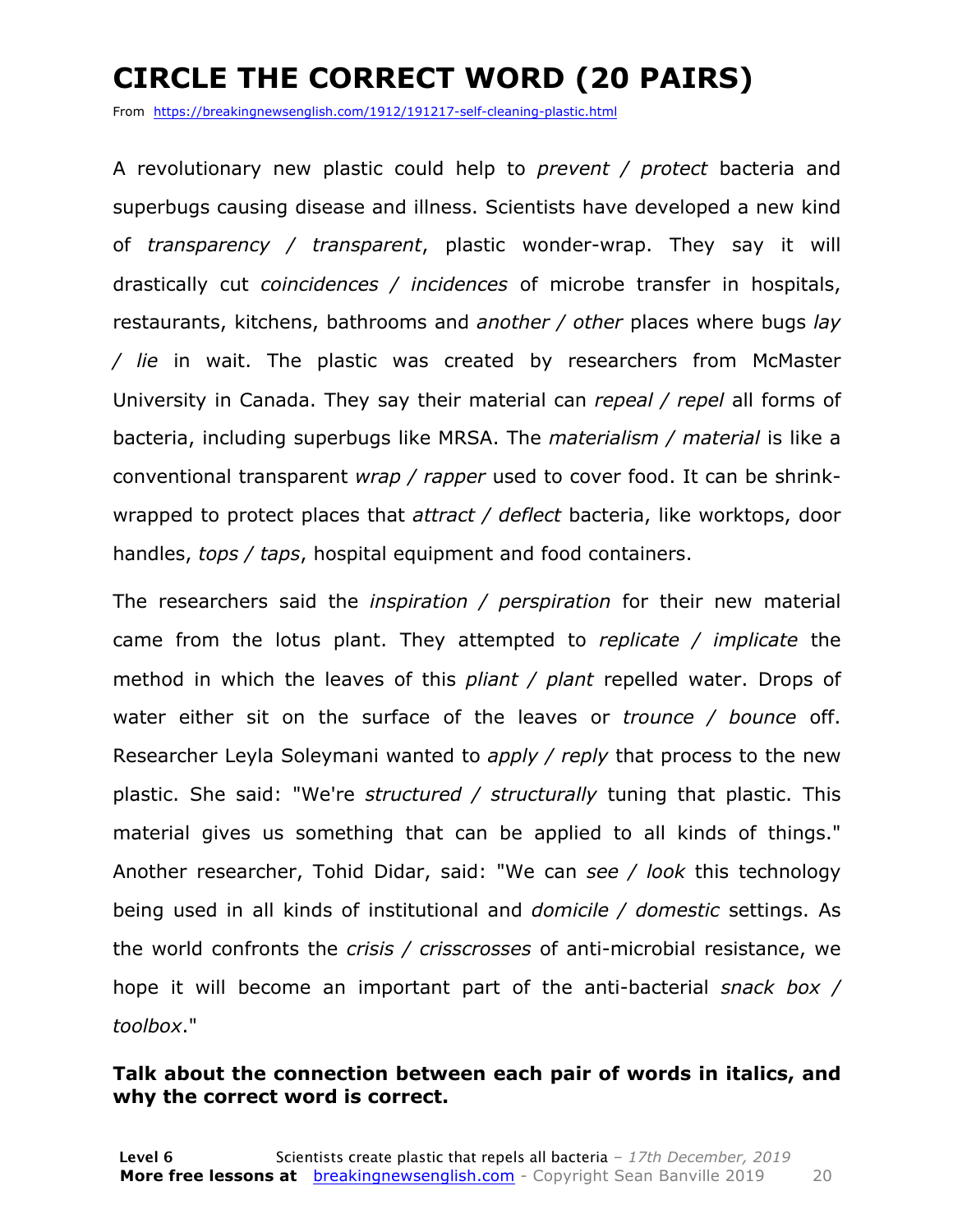### **INSERT THE VOWELS (a, e, i, o, u)**

From https://breakingnewsenglish.com/1912/191217-self-cleaning-plastic.html

A r\_v\_l\_t\_ **\_** n\_r y n\_w p l\_s t\_c c\_ **\_** l d h\_l p t\_ p r\_v\_n t b\_c t\_r\_ **\_** \_n d s\_p\_r b\_g s c\_ **\_** s\_n g d\_s\_ **\_**  s\_ \_n d \_l l n\_s s . S c\_ **\_** n t\_s t s h\_v\_ d\_v\_l\_p\_d \_ n\_w k\_n d \_f t r\_n s p\_r\_n t , p l\_s t\_c w\_n d\_r - w r\_p . T h\_y s\_y \_t w\_l l d r\_s t\_c\_l l y c\_t \_n c\_d\_n c\_s \_f m\_c r\_b\_ t r\_n s f\_r \_n h\_s p\_t\_l s , r\_s t\_ **\_**  r\_n t s , k\_t c h\_n s , b\_t h r\_ **\_** m s \_n d \_t h\_r p l\_c\_s w h\_r\_ b\_g s l\_ **\_** \_n w\_ **\_** t . T h\_ p l\_s t\_c w\_s c r\_ **\_** t\_d b y r\_s\_ **\_** r c h\_r s f r\_m M c M\_s t\_r U n\_v\_r s\_t y \_n C\_n\_d\_. T h\_y s\_y t h\_ **\_** r m\_t\_r\_ **\_**  l c\_n r\_p\_l \_l l f\_r m s \_f b\_c t\_r\_ **\_** , \_n c l\_d\_n g  $s_p$ <sup>r</sup> b\_g s l\_k\_ M R S A . T h\_ m\_t\_r\_\_ l \_s l\_k\_ \_ c\_n v\_n t\_ **\_** n\_l t r\_n s p\_r\_n t w r\_p \_s\_d t\_ c\_v\_r f \_ **\_** d . I t c\_n b\_ s h r\_n k - w r\_p p\_d t\_ p r\_t\_c t p l\_c\_s t h\_t \_t t r\_c t b\_ c t\_r\_ **\_** , l\_k\_ w\_r k t\_p s , d \_ **\_** r h\_n d l\_s , t\_p s , h\_s p\_t\_l \_q\_ **\_** p m\_n t \_n d f \_ **\_** d c\_n t\_ **\_** n\_r s .

T h\_ r\_s\_ **\_** r c h\_r s s\_ **\_** d t h\_ \_n s p\_r\_t\_ **\_** n f\_r t h \_ **\_** r n\_w m\_t\_r\_ **\_** l c\_m\_ f r\_m t h\_ l\_t\_s p l\_n t .  $T$  h\_y \_t t\_m p t\_d t\_ r\_p l\_c\_t\_ t h\_ m\_t h\_d \_n w h\_c h t h\_ l\_ **\_** v\_s \_f t h\_s p l\_n t r\_p\_l l\_d w\_t\_r . D r\_p s \_f w\_t\_r \_ **\_** t h\_r s\_t \_n t h\_ s\_r f\_c\_ \_f t h\_ l\_ **\_** v\_s \_r b\_ **\_** n c\_ \_f f . R\_s\_ **\_** r c h\_r L\_y l\_  $S_l$  y m\_n\_ w\_n t\_d t\_ \_p p l y t h\_t p r\_c\_s s t\_ t h\_ n\_w p l\_s t\_c . S h\_ s\_ **\_** d : " W\_' r\_ s t r\_c t\_r\_l l y t\_n\_n g t h\_t p l\_s t\_c . T h\_s m\_t\_r\_ **\_** l g\_v\_s \_s s\_m\_t h\_n g t h\_t c\_n b\_ \_p p l\_ **\_** d t\_ \_l l k\_n d s \_f t h\_n g s . " A n\_t h\_r r\_s\_ **\_** r c h\_r , T\_h\_d D\_d\_r , s\_ **\_** d : " W\_ c\_n s\_ **\_** t h\_s t\_c h n\_l\_g y b \_ **\_** n g \_s\_d \_n \_l l k\_n d s \_f \_n s t\_t\_t\_ **\_** n\_l \_n d d\_m\_s t\_c s\_t t\_n g s . A s t h\_ w\_r l d c\_n f r\_n t s t h\_ c r\_s \_s \_f \_n t\_ - m\_c r\_b\_ **\_** l r\_s\_s t\_n c\_, w\_  $h_p$  \_t w\_II b\_c\_m\_ \_n \_m p\_r t\_n t p\_r t \_f t h\_ \_n t \_ - b\_c t\_r\_ **\_** l t\_ **\_** l b\_x . "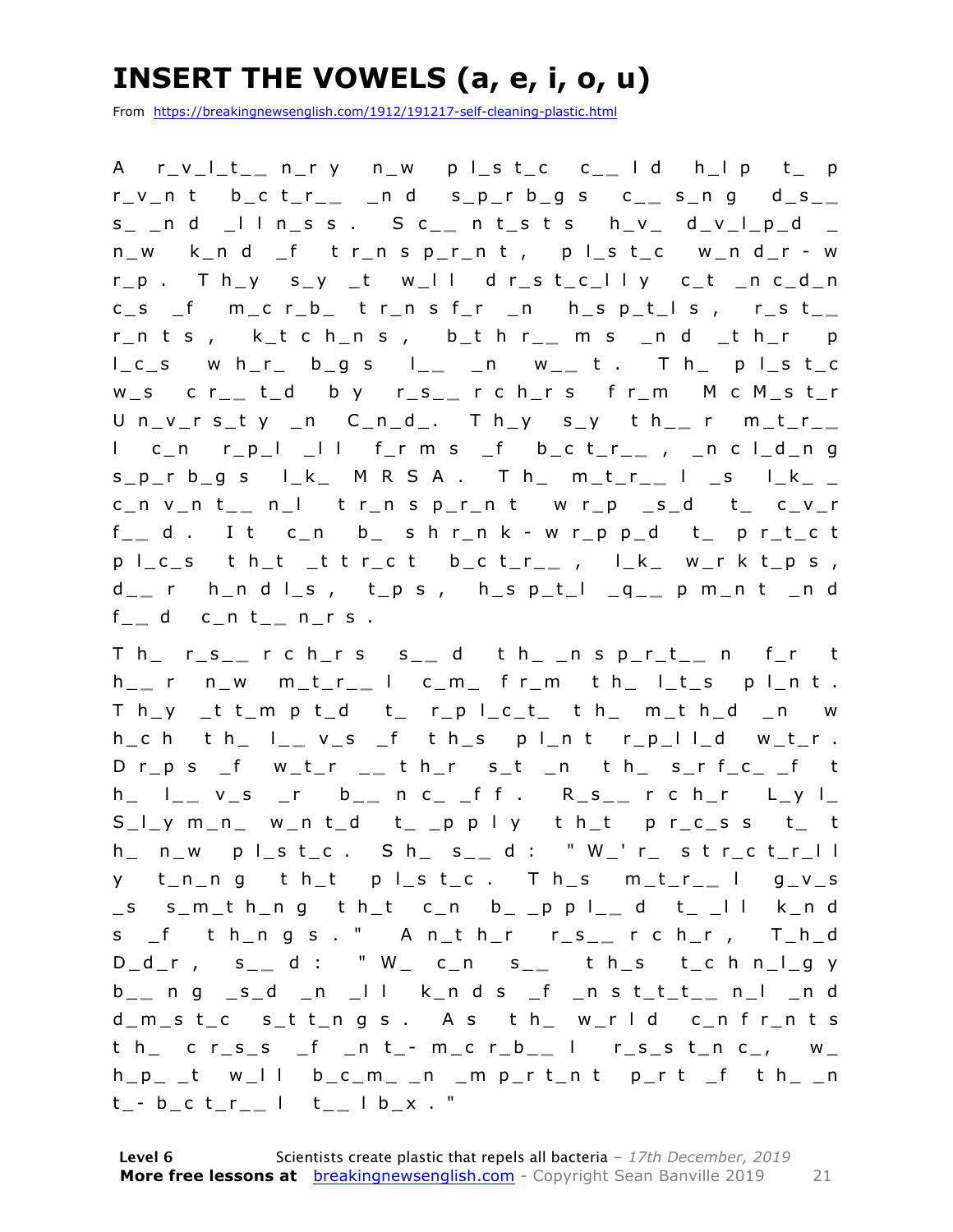#### **PUNCTUATE THE TEXT AND ADD CAPITALS**

From https://breakingnewsenglish.com/1912/191217-self-cleaning-plastic.html

a revolutionary new plastic could help to prevent bacteria and superbugs causing disease and illness scientists have developed a new kind of transparent plastic wonderwrap they say it will drastically cut incidences of microbe transfer in hospitals restaurants kitchens bathrooms and other places where bugs lie in wait the plastic was created by researchers from mcmaster university in canada they say their material can repel all forms of bacteria including superbugs like mrsa the material is like a conventional transparent wrap used to cover food it can be shrinkwrapped to protect places that attract bacteria like worktops door handles taps hospital equipment and food containers

the researchers said the inspiration for their new material came from the lotus plant they attempted to replicate the method in which the leaves of this plant repelled water drops of water either sit on the surface of the leaves or bounce off researcher leyla soleymani wanted to apply that process to the new plastic she said were structurally tuning that plastic this material gives us something that can be applied to all kinds of things another researcher tohid didar said we can see this technology being used in all kinds of institutional and domestic settings as the world confronts the crisis of antimicrobial resistance we hope it will become an important part of the antibacterial toolbox"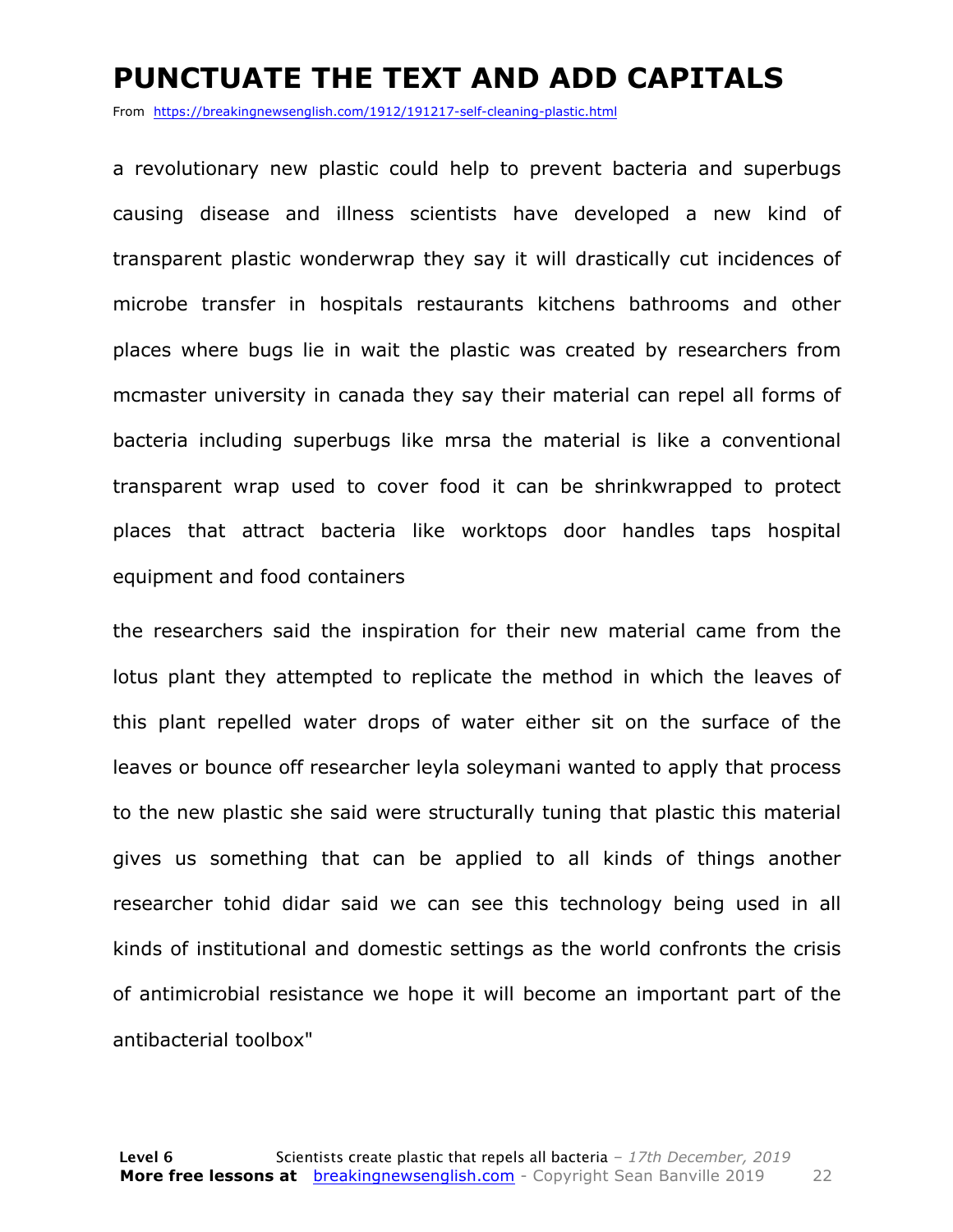## **PUT A SLASH ( / ) WHERE THE SPACES ARE**

From https://breakingnewsenglish.com/1912/191217-self-cleaning-plastic.html

Arevolutionarynewplasticcouldhelptopreventbacteriaandsuperbugs causingdiseaseandillness.Scientistshavedevelopedanewkindoftran sparent,plasticwonder-wrap.Theysayitwilldrasticallycutincidenceso fmicrobetransferinhospitals,restaurants,kitchens,bathroomsandot herplaceswherebugslieinwait.Theplasticwascreatedbyresearchersfr omMcMasterUniversityinCanada.Theysaytheirmaterialcanrepelallfo rmsofbacteria,includingsuperbugslikeMRSA.Thematerialislikeacon ventionaltransparentwrapusedtocoverfood.Itcanbeshrink-wrappe dtoprotectplacesthatattractbacteria,likeworktops,doorhandles,taps ,hospitalequipmentandfoodcontainers.Theresearcherssaidtheinspir ationfortheirnewmaterialcamefromthelotusplant.Theyattemptedto replicatethemethodinwhichtheleavesofthisplantrepelledwater.Drop sofwatereithersitonthesurfaceoftheleavesorbounceoff.ResearcherL eylaSoleymaniwantedtoapplythatprocesstothenewplastic.Shesaid: "We'restructurallytuningthatplastic.Thismaterialgivesussomethingt hatcanbeappliedtoallkindsofthings."Anotherresearcher,TohidDidar, said:"Wecanseethistechnologybeingusedinallkindsofinstitutionalan ddomesticsettings.Astheworldconfrontsthecrisisofanti-microbialres istance,wehopeitwillbecomeanimportantpartoftheanti-bacterialtoo lbox."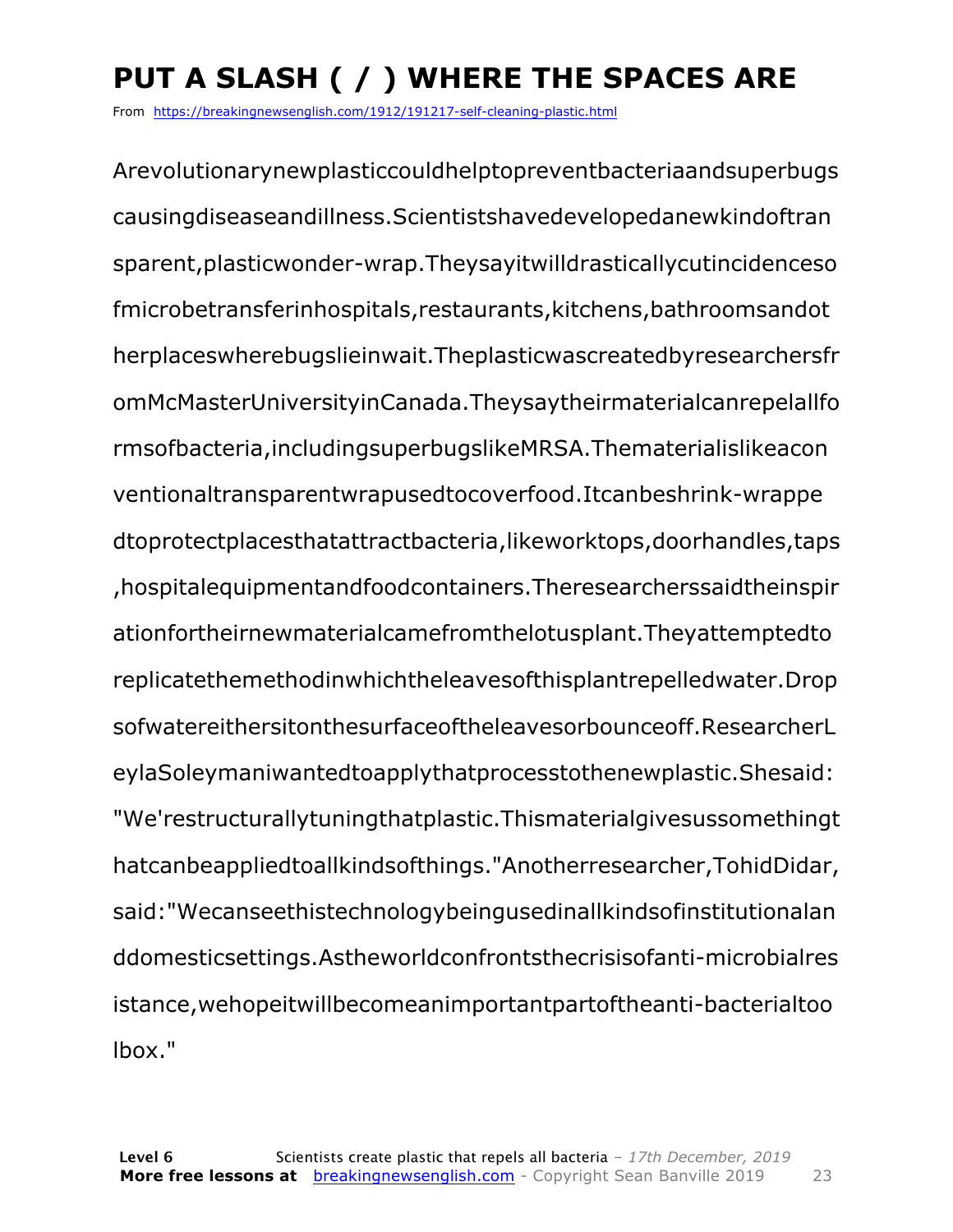### **FREE WRITING**

From https://breakingnewsenglish.com/1912/191217-self-cleaning-plastic.html

Write about plastic for 10 minutes. Comment on your partner's paper.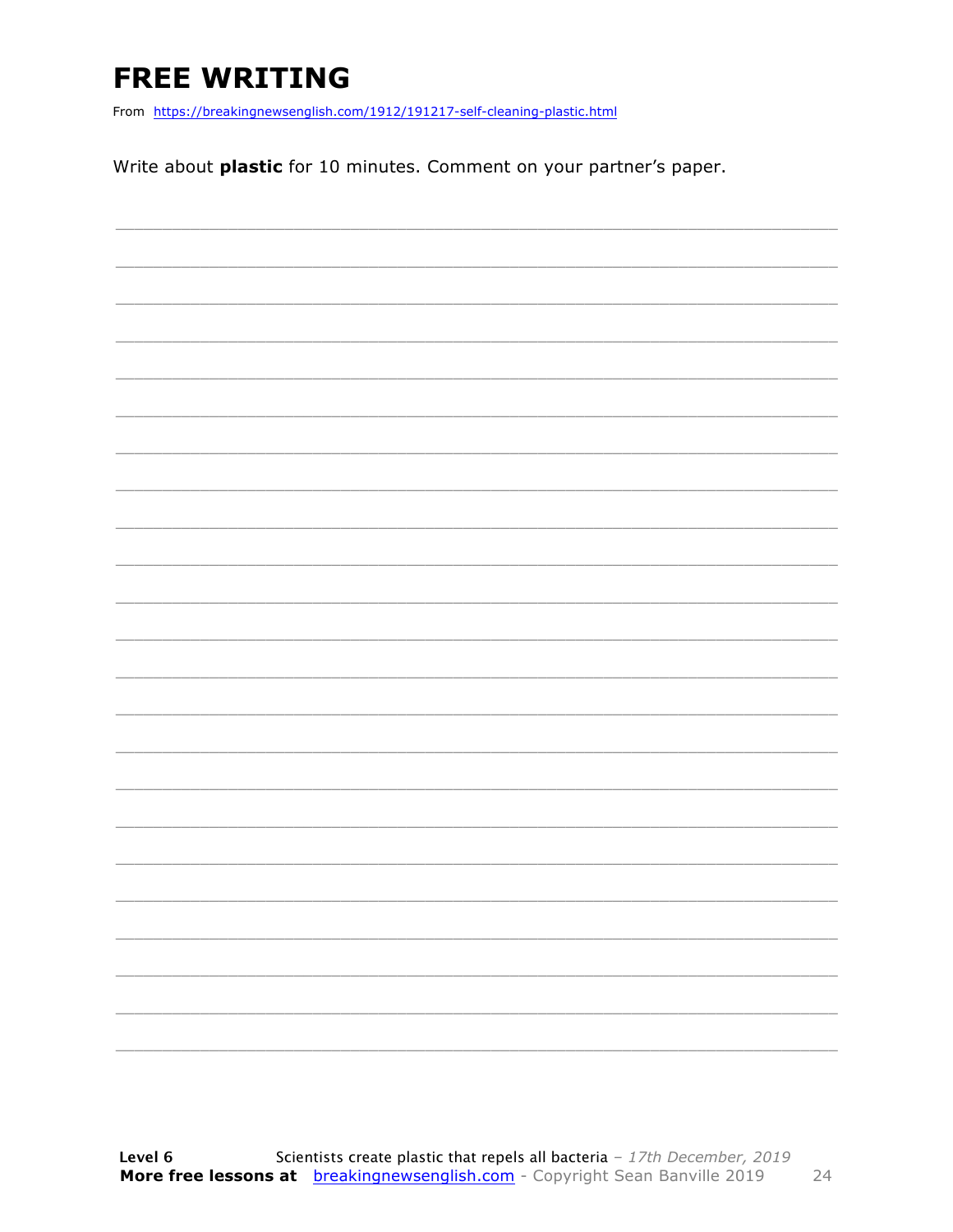### **ACADEMIC WRITING**

From https://breakingnewsenglish.com/1912/191217-self-cleaning-plastic.html

Scientists will win the fight against bacteria and superbugs. Discuss.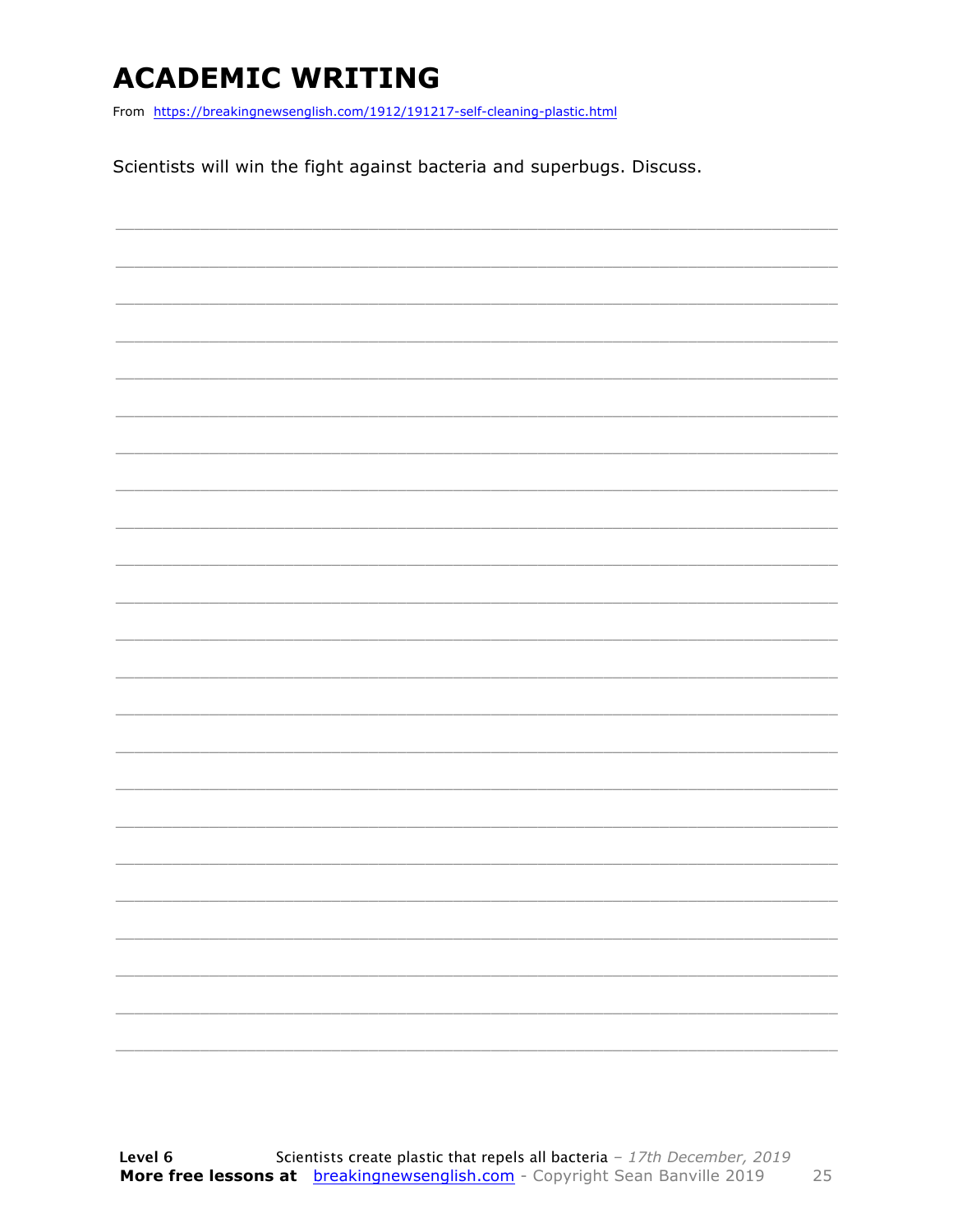#### **HOMEWORK**

**1. VOCABULARY EXTENSION:** Choose several of the words from the text. Use a dictionary or Google's search field (or another search engine) to build up more associations / collocations of each word.

**2. INTERNET:** Search the Internet and find out more about this news story. Share what you discover with your partner(s) in the next lesson.

**3. PLASTIC:** Make a poster about plastic. Show your work to your classmates in the next lesson. Did you all have similar things?

**4. NO PLASTIC:** Write a magazine article about replacing all plastic. Include imaginary interviews with people who are for and against this.

Read what you wrote to your classmates in the next lesson. Write down any new words and expressions you hear from your partner(s).

**5. WHAT HAPPENED NEXT?** Write a newspaper article about the next stage in this news story. Read what you wrote to your classmates in the next lesson. Give each other feedback on your articles.

**6. LETTER:** Write a letter to an expert on plastic. Ask him/her three questions about it. Give him/her three of your ideas on what we could use instead of plastic. Read your letter to your partner(s) in your next lesson. Your partner(s) will answer your questions.